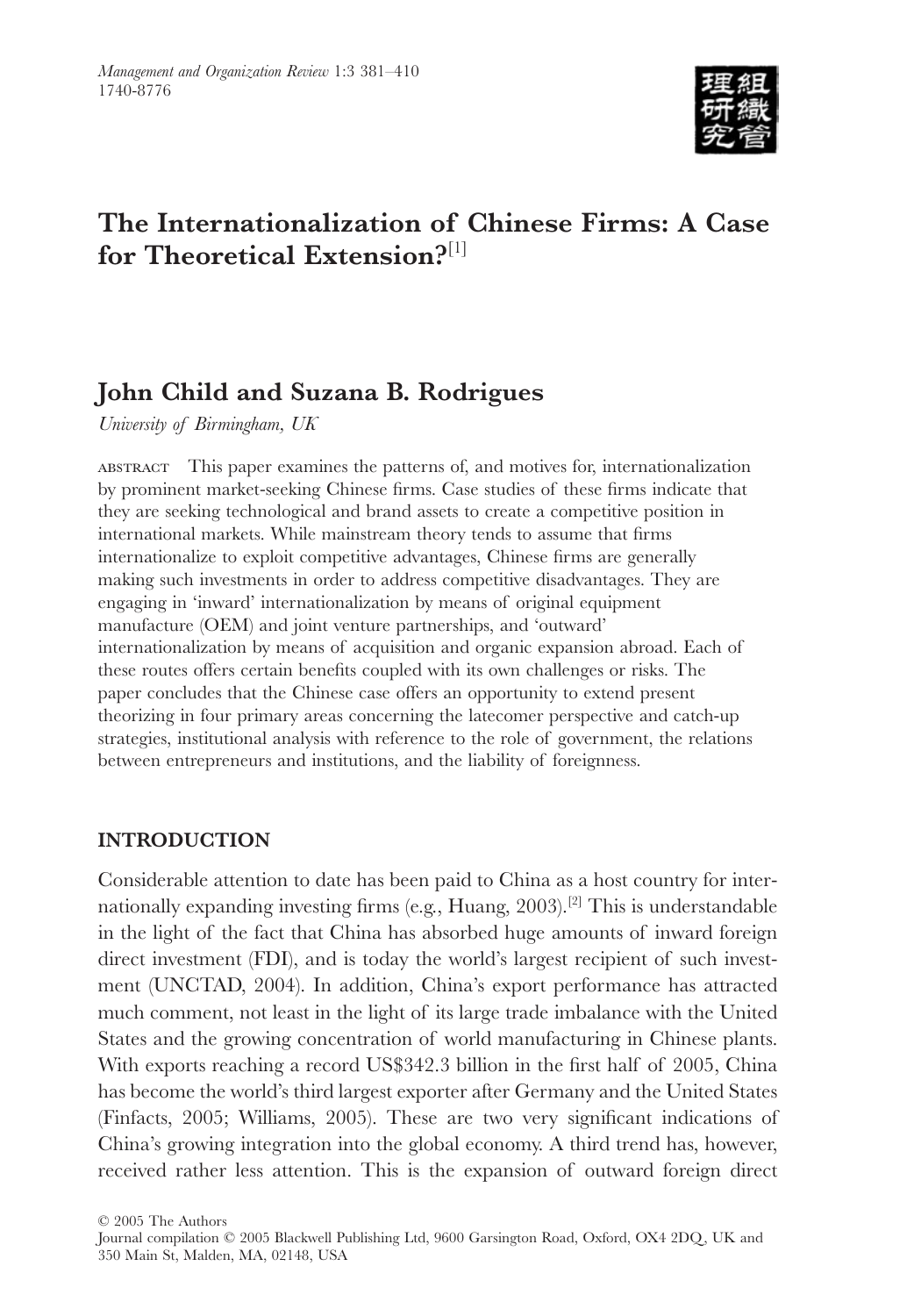investment (FDI) which has grown rapidly to the point where China has become the world's fifth largest outward direct foreign investor with a total of US\$37 billion by the end of 2004 (Ministry of Commerce, 2005). This last development points to a growing direct involvement by Chinese firms in activities abroad.

If internationalization is defined as 'the crossing of national boundaries in the process of growth' (Buckley and Ghauri, 1999, p. ix), then China is currently the most active internationalizing economy among the developing countries. Its outward economic expansion is taking place at a number of different levels of engagement. The first level, exporting, though by far the most significant aspect of China's international business in terms of economic value, does not necessarily involve any direct investment or active organizational presence abroad. The second level takes the form of original equipment manufacture (OEM) or subcontracting production for foreign companies, and other forms of partnership with them. While much of this activity will be included within the figures for exporting, it is qualitatively different in offering more direct channels for the transfer to Chinese firms of the international standards of management and technical competence necessary for entering higher added-value markets and establishing overseas operations. The third level involves the physical and organizational expansion of Chinese firms into overseas locations funded by outward FDI. Outward investment can be used either to purchase overseas assets or to fund organic expansion outside China. This is a more advanced level of internationalization in the sense that it entails a commitment to manage and organize operations located outside China. Mainland Chinese firms had established 7470 companies in over 160 countries or regions by the beginning of 2004 (Chung, 2004).

The sheer scale of China's internationalization warrants analysis of its forms and motives. There has been relatively little so far, with Deng (2004) and Warner, Ng and Xu (2004) among the exceptions. More specifically, the question arises of whether the internationalization of Chinese firms can be explained in terms of mainstream theory derived largely from western multinational corporations, or even in terms of the analyses that have so far been offered for developing country multinationals. Previous studies into the internationalization of firms from developing countries have tended to conclude that while it takes on distinctive though varying characteristics, concepts deriving from the analysis of developed country experience can usefully be applied (Lecraw, 1993; Wells, 1983). Nevertheless, China's emerging system of capitalism has its own special institutional and cultural characteristics (Boisot and Child, 1996; Child and Tse, 2001), which raises the possibility that an examination of Chinese internationalization may indicate the need for some extension of existing theorizing.

With this in mind, the present paper examines the patterns of and motives for internationalization by prominent Chinese overseas-investing firms. It focuses on the levels of internationalization beyond exporting at which firms are managerially and organizationally engaged with foreign companies and/or environments.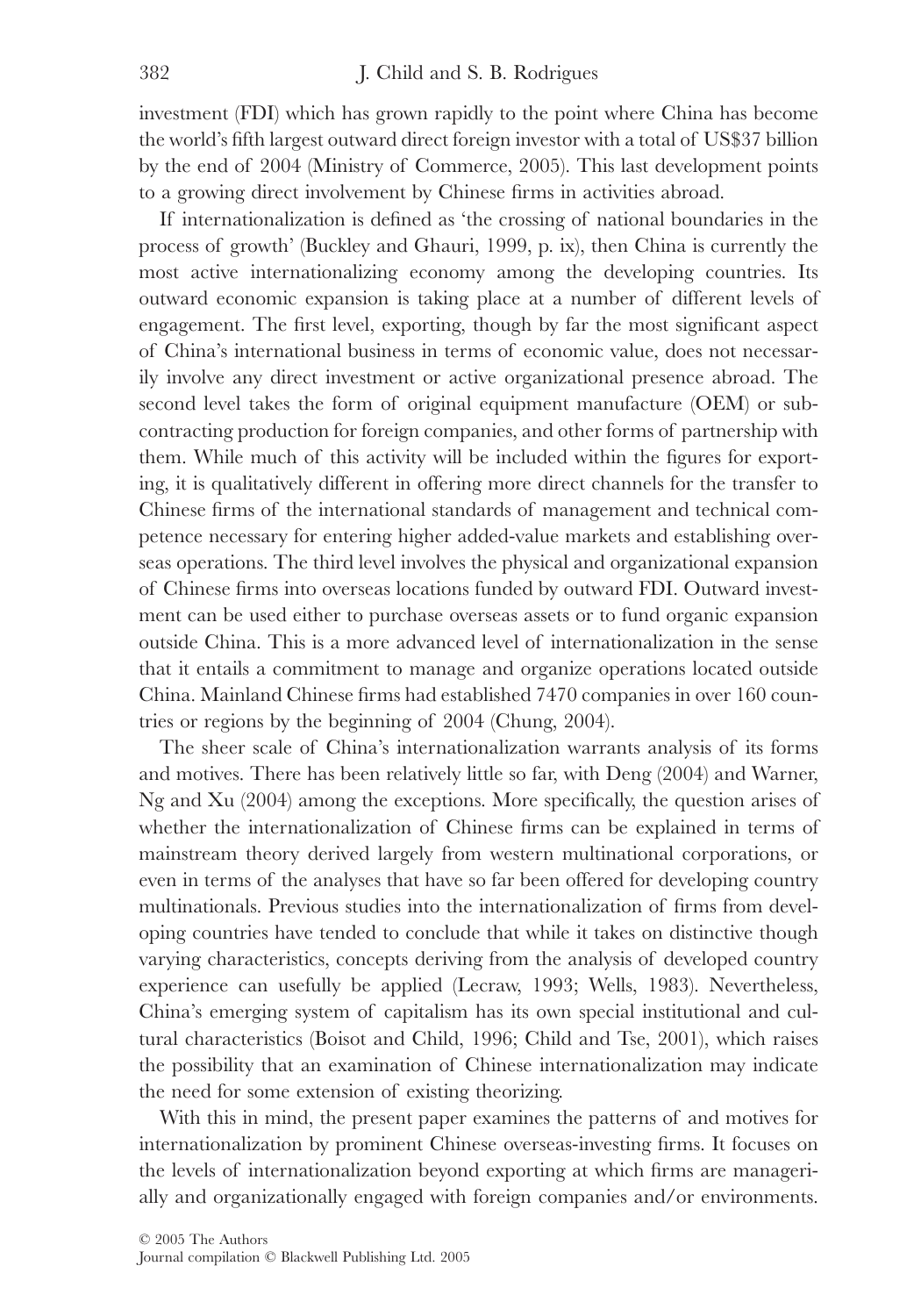It also concentrates on internationalization that is directed toward expansion into foreign markets rather than at securing supplies of raw materials. In suggesting areas where theorizing might usefully be extended, the paper compares the factors that appear to influence the international expansion of Chinese firms with those emphasized in existing theory and in previous research on firms from developing countries. In the absence of more systematic firm-level data, we shall rely upon case study evidence.

The aim of the paper is to stimulate discussion in a relatively new area of study rather than to provide definitive general conclusions. It proceeds as follows. First, relevant background is provided by briefly summarizing mainstream and alternative explanations for the internationalization of firms, as well as key points drawn from studies of developing country multinationals. Evidence on Chinese internationalizing firms is then examined. This provides a basis for identifying salient features of Chinese internationalization. The closing discussion develops the broader implications of the analysis, including areas of theoretical extension that it suggests.

## **THEORETICAL BACKGROUND**

## **Mainstream and Alternative Perspectives**

The mainstream perspective in international business assumes that firms will internationalize on the basis of a definable competitive *advantage* that allows them to secure enough return to cover the additional costs and risks associated with operating abroad (Buckley and Ghauri, 1999; Caves, 1971). The eclectic paradigm developed by Dunning (1981; 2001) draws together elements of previous theories to identify ownership, location and internalization (OLI) advantages that motivate internationalization. Ownership advantages are firm-specific factors such as superior proprietary resources or managerial capabilities that can be applied competitively in a foreign country (Barney, 1991). Location advantages can account for decisions to invest in foreign countries that offer superior market or production opportunities to those available elsewhere and/or opportunities to secure valued inputs. Internalization advantages accrue to firms that can reduce transaction costs by investing abroad so as to undertake transformation or supporting processes more effectively than can be achieved through market transactions (Buckley and Casson, 1976; Safarian, 2003). Internalization may offer clear efficiency advantages in the management of interdependencies concerning know-how, reputation, the value chain, and marketing, and these advantages offer a powerful explanation for the rise of the multinational enterprise (Hennert, 2001). The realization of internalization advantages depends on ownership capabilities and, in general, the latter have been accorded prominence in mainstream explanations for internationalization, especially through FDI.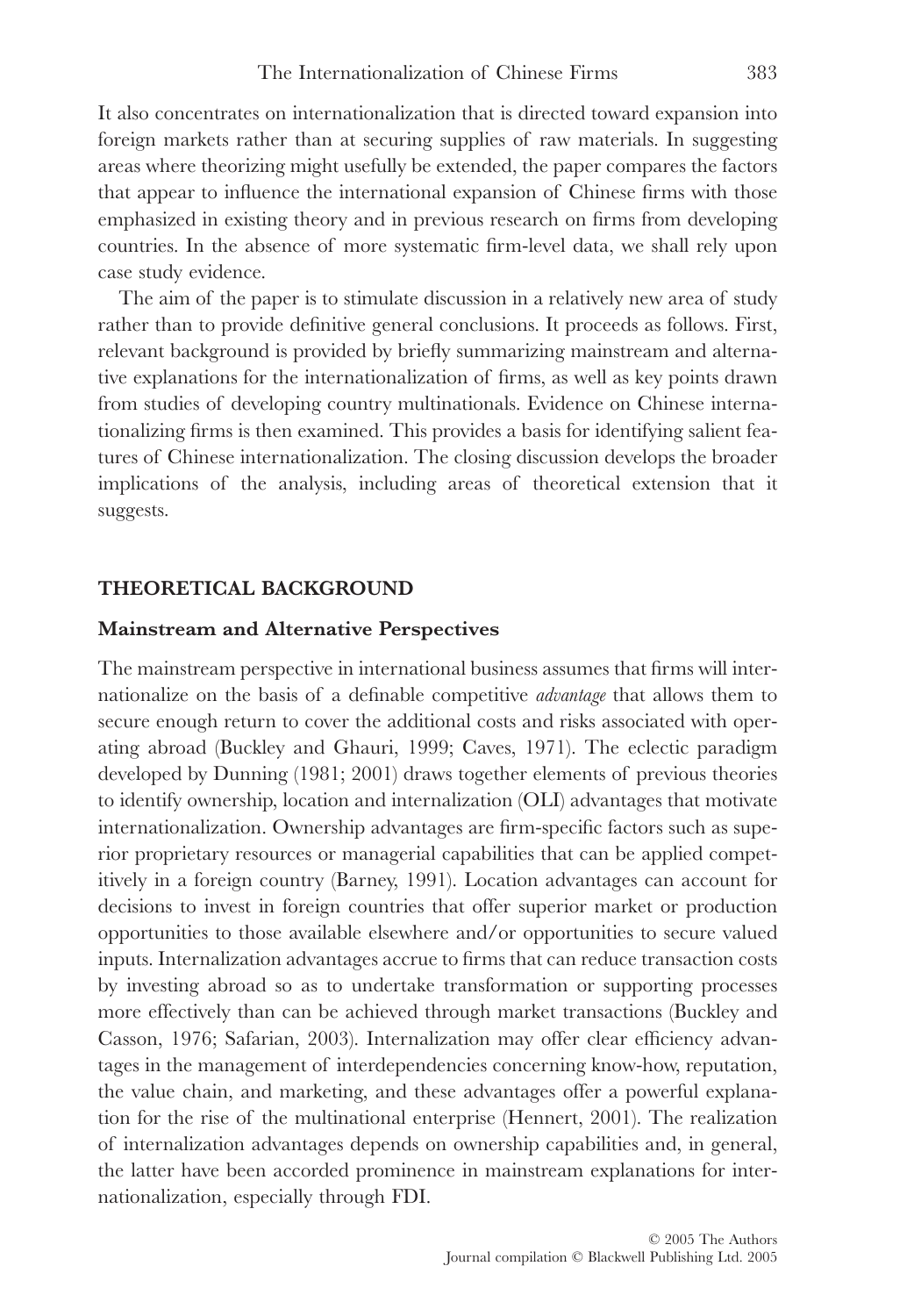This influential perspective has derived primarily from research on large western enterprises, which can be presumed to enjoy considerable domestic strengths before they internationalize. The predominant assumption in mainstream theory has been that internationalization is motivated by a firm's wish to exploit its existing ownership advantages. The conventional view therefore focuses on the overseas possibilities for asset-exploitation.

Compared to the mainstream perspective, the possibility that some firms develop international links in order to seek assets because they are entering international business to address a relative *disadvantage*, has not attracted so much attention in the literature (Wesson, 1999). Here, the notion of 'late development' offers a potentially useful contribution. The 'late development' thesis has classically been applied to nations, initially Japan (Dore, 1973), and subsequently the emergent new economies of East Asia, notably Taiwan, South Korea, Hong Kong, and Singapore. China's recent emergence as a major industrial power also qualifies it to join the same category. These countries had to 'catch up' with early developing countries in terms of technology and know-how, as well as in the development of business environments supportive of international competitiveness. The comparable notion of the 'late coming' firm draws attention to late entrants to international competition from such countries, firms that have become remarkably successful like Samsung and LG from Korea, and Acer and TSMC from Taiwan. It is significant that latecomer firms did not start from positions of strength, but rather 'from the resource-meager position of an isolated firm seeking some connection with the technological and business mainstream' (Matthews, 2002, p. 471). While such firms had some initial competitive advantages, such as low labor costs, these became less crucial as the firms moved into more sophisticated markets with higher-value products.

The significance of the latecomer perspective lies in the way it directs attention to international investment as a means of addressing competitive disadvantages. In this way, outward FDI may allow firms that are not initially competitive in the world market to close the gap that separates them from leading companies through acquiring appropriate assets and resources.

It is also noteworthy that the mainstream perspective on the internationalization of the firm focuses strongly on the firm as an actor and less on its embeddedness in its wider society. Indeed, it tends to view the subject primarily through an economic rather than a social or political lens. Developing and transition economies are typically characterized by an active governmental involvement in business, both through ownership and through regulation (Peng, 2000). This is certainly the case in China, which in the literal sense remains a political economy despite the development of a market system (Child and Tse, 2001). The consequences for the internationalization of Chinese firms could be significant. For instance, it will be seen that many of the larger Chinese firms, which have been singled out as 'national champions', receive financial support and protection from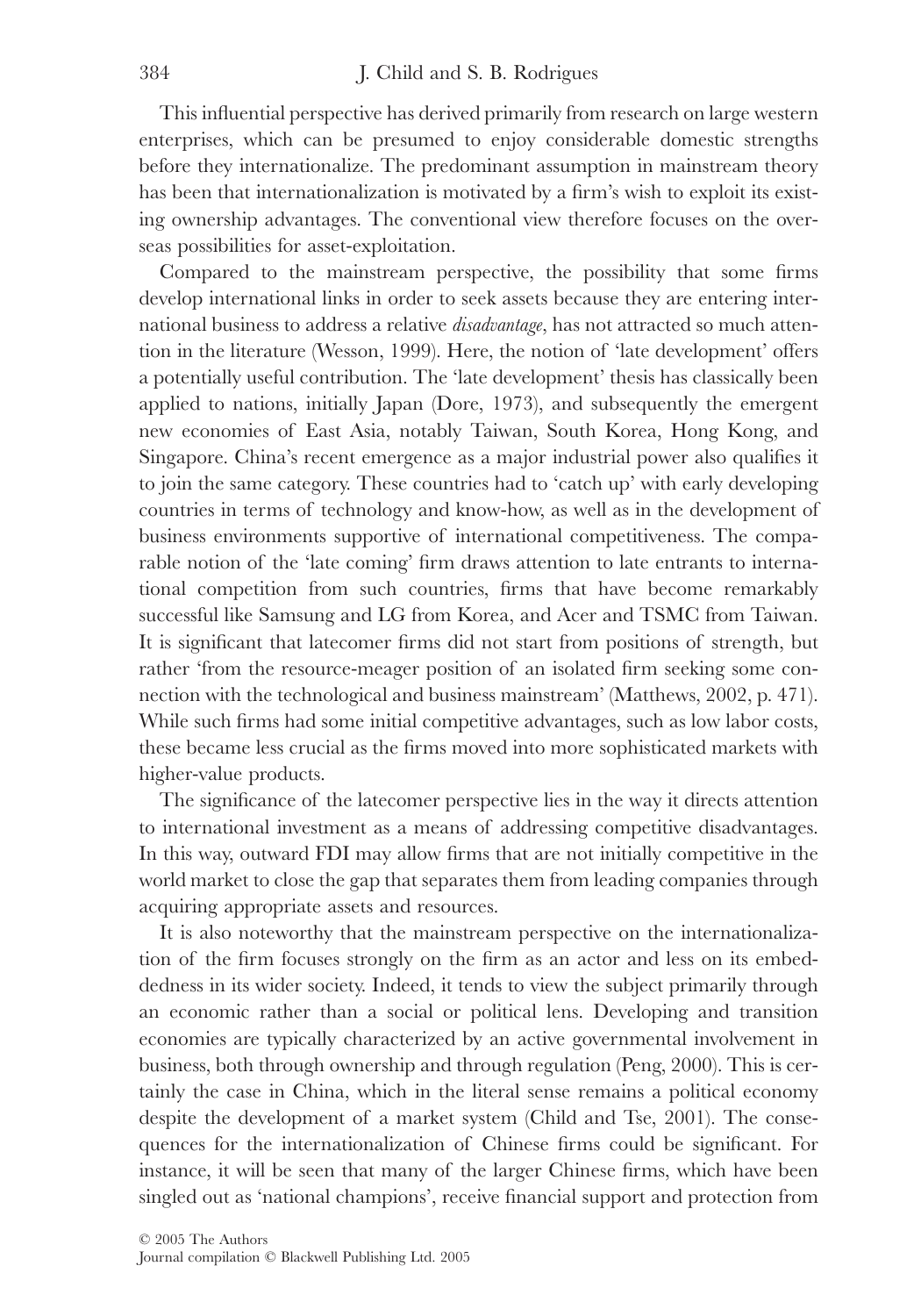the Chinese authorities. If a late-coming disadvantaged firm is to acquire assets that enable it to compete in the world market, it may indeed require direct or indirect governmental funding to make the purchases. Thus, China may provide a good instance of the need to expand international business theory to take greater account of the political and sociological factors that operate through a country's institutions (cf. Toyne and Nigh, 1998).

At the same time, the very firms that might be expected to internationalize with the advantage of support from national governments could be weakened by the way they remain beholden to administrative approval and bear a legacy of institutional dependence. This legacy can inhibit strategic action either through promoting a conservative attitude or through more direct constraints (Lewin, Long, and Carroll, 1999). Thus there have been instances in which Chinese governmental authorities have removed leaders of state-owned enterprises who demonstrated the kind of entrepreneurial initiative on which internationalization depends (Nolan, 2001). This paradox suggests that, in order to internationalize successfully, firms coming from a heavily institutionalized environment must negotiate ways of combining the material support it may offer with a sufficient degree of strategic freedom.

Another social aspect of internationalization is suggested by the concept of 'psychic distance'. This concerns the cultural, linguistic, institutional, developmental level and other dimensions of difference between a firm's country of origin and other countries to which it may internationalize ( Johanson and Vahlne, 1977; Johanson and Wiedersheim-Paul, 1975). These differences can give rise to costs associated with a need to adapt to local contexts or with problems of control over foreign affiliates. Psychic distance may therefore increase the 'liability of foreignness', which has been defined as 'the costs of doing business abroad that result in a competitive disadvantage for a multinational enterprise (MNE) subunit' (Zaheer, 1995, p. 342). China's distinctive cultural and institutional legacy, including the tendency to rely on close personal relationships in business transacting (Chen and Chen, 2004), may be expected to increase the liability of foreignness faced by its firms as they seek to internationalize. This implies that even if the lack of tangible assets such as technology and branded products can be met through their purchase abroad, a liability of foreignness may still jeopardize the effectiveness of how they are put to use. Distinctive Chinese styles of management (Chen, 2004) could thus prove a handicap for the management of overseas affiliates.

## **Developing Country Multinationals**

The late 1970s to the mid-1980s saw a stream of research on FDI by firms based in then developing countries such as Argentina, Brazil, Hong Kong, India, Indonesia, Mexico, the Philippines, Taiwan, and Thailand (e.g., Kumar and Mcleod, 1981; Lall, 1984; Lecraw, 1977; Ting, 1985; Wells, 1983). It applied the main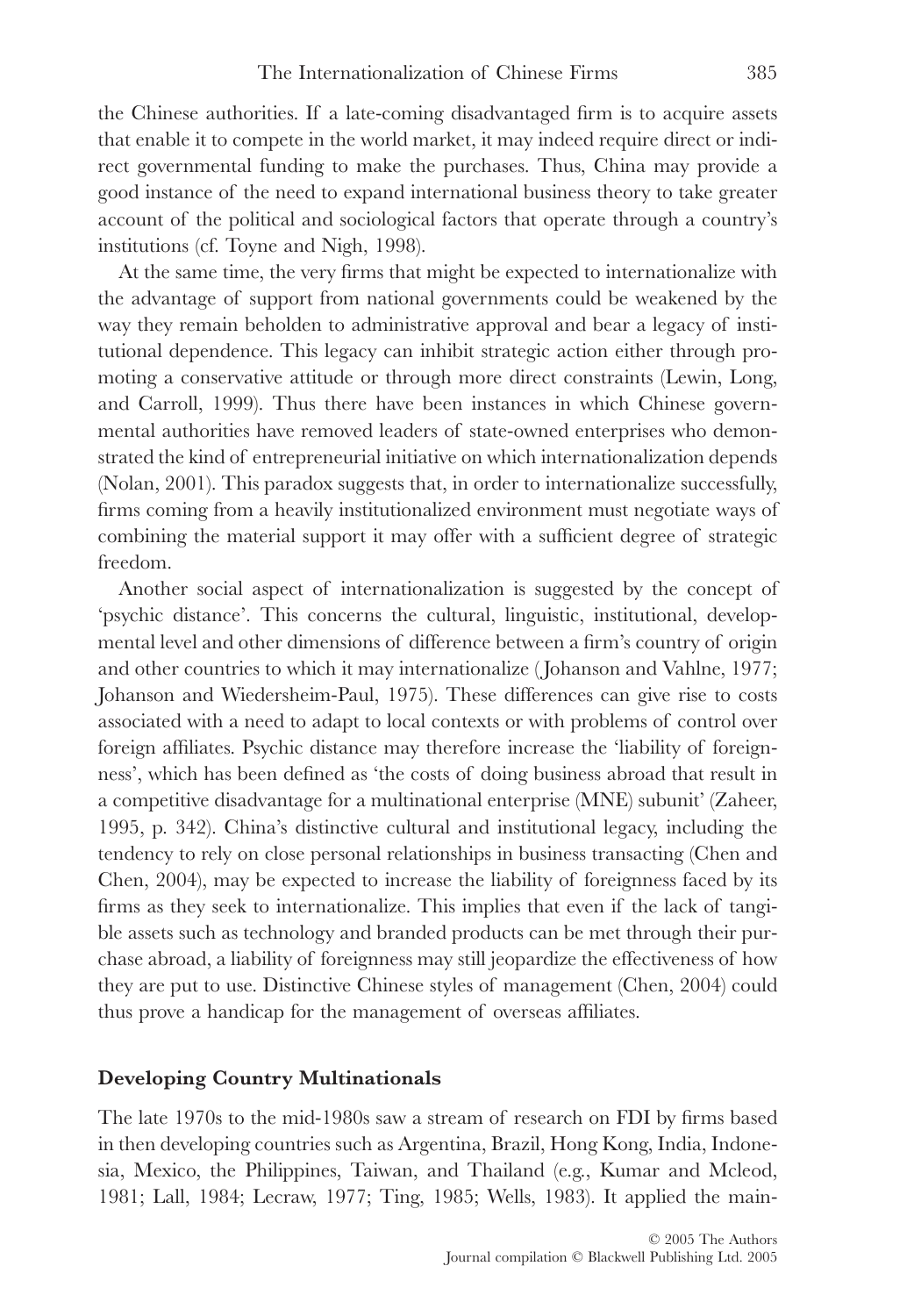stream perspective to such firms, concluding that developing country multinationals invested abroad based on firm-specific advantages in product and process technologies that suited conditions in the host countries in which they invested. They competed on price rather than product differentiation, normally utilizing smaller scale, more labor-intensive and more flexible technologies than did other multinational corporations (MNCs) (Lecraw, 1993). Some studies concluded that developing country multinationals generally suffer from significant competitive disadvantages compared to MNCs from developed countries. These disadvantages can include outdated technology, heavy reliance on expatriates caused by underdeveloped personalized management systems, and limited knowledge of overseas markets. With a few exceptions, they also suffer from a lack of internationally known brands or trade names (Wells, 1983). These conclusions are consistent with the thesis that MNCs from developing countries need to catch up if they aspire to become global players.

Studies of multinationals based in the newly industrializing countries of East Asia have pointed out considerable differences in some of their features. They contrast, for instance, in the extent to which they took on the role of 'intermediators' (such as sub-contractors) dependent on foreign companies, and the extent to which their governments initiated policies to ensure local independence from those foreign companies (Buckley and Mirza, 1988). Among the similarities noted was a tendency, especially among overseas Chinese firms, to rely heavily on ethnic and other networks in host countries for FDI for the provision of relevant information on business opportunities, assistance in dealing with local officials and the management of local labor (Brown, 1995; Lecraw, 1977; Yeung and Olds, 2000). Lecraw (1977) also found in his study of firms from developing countries investing in Thailand that networking with relatives and fellow countrymen was a very important source of knowledge regarding profit-making possibilities. Networks have become increasingly important to firms as opportunities to secure information and access knowledge under modern competitive conditions (Gulati, Nohria, and Zaheer, 2000). The cultural familiarity to Chinese business leaders of networking as a means of reducing transaction costs and exploring new opportunities might be expected to make them particularly active in fashioning wider international connections through this means (Boisot and Child, 1996).

The institutional context of developing countries, especially government and its agencies, tends to feature importantly in the context of developing country business. China, together with India and Indonesia, are larger developing countries where government involvement has been particularly significant (Dunning and Narula, 1996). Cai (1999), reviewing China's outward foreign direct investment up to the mid-1990s, notes the heavy involvement of central and local governmental authorities in encouraging and directing overseas direct investment through specialized foreign trade corporations oriented toward promoting exports and large state transnational corporations, many of which invested abroad to secure raw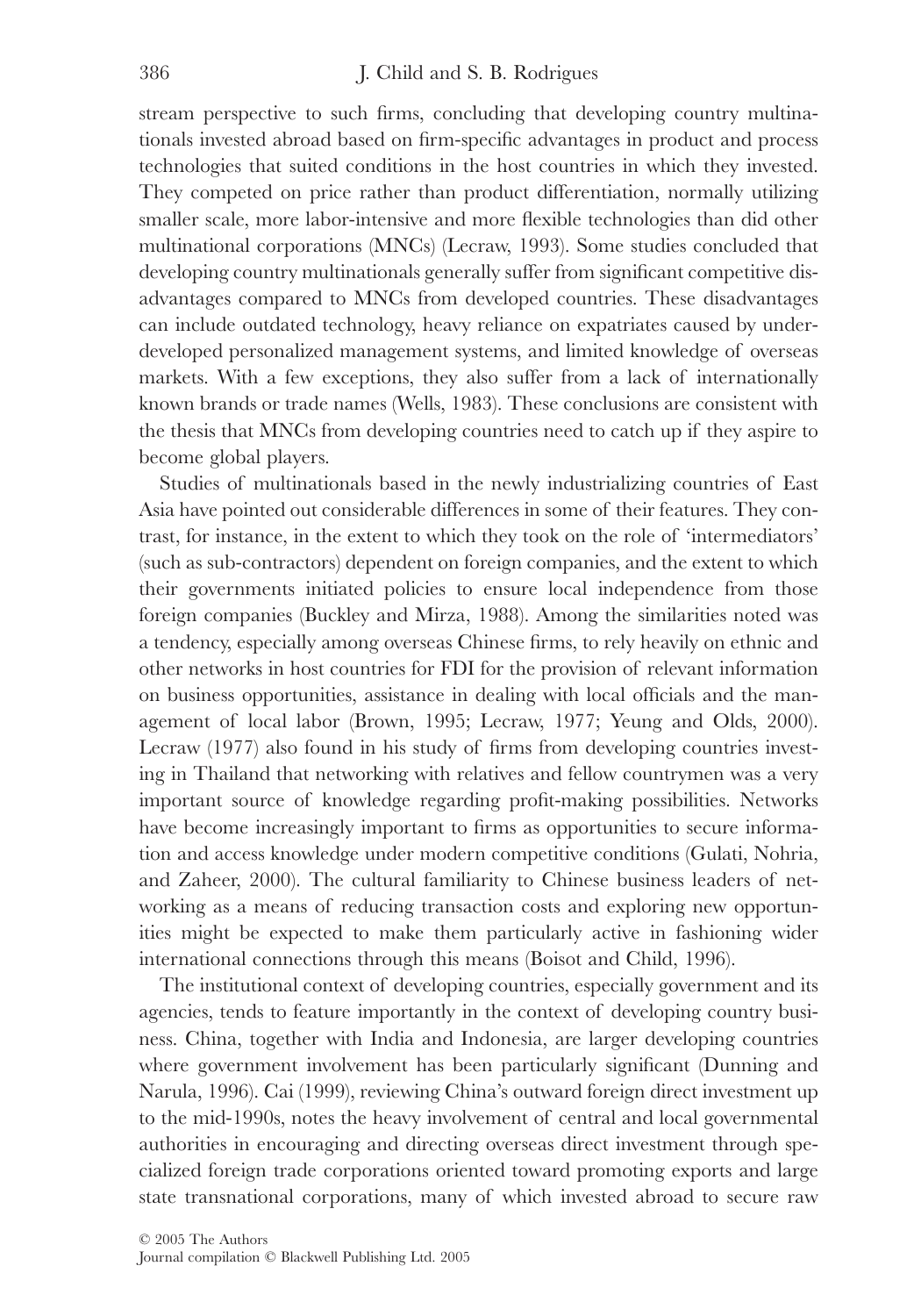material supplies. Some of the state transnationals also used outward FDI as a means of acquiring foreign technology and management skills. As China's economic reform has progressed, government direction of outward FDI by firms has lessened so allowing greater scope for entrepreneurial initiative. Studying Chinese multinational firms in the early 1990s, Zhang and Van Den Bulcke (1996) concluded that the differences they found among them were to a large extent determined by the balance between these two factors: 'the influence of the governmental bureaucratic system' and the 'development of a real entrepreneurial logic'. They hypothesized that 'those enterprises which developed an early link between these two factors are likely to be more successful and competitive than those which have based their international business strategy only on the privileged position which they received from the government.' (p. 161). China therefore may well provide new insights, possibly unique to itself, regarding the relevance for firm internationalization of the interplay between government and entrepreneurship.

## **INTERNATIONALIZATION AMONG CHINESE FIRMS**

Several scholars have traced the way that the internationalization of Chinese enterprises has evolved through a number of stages (e.g., Cai, 1999; Tseng, 1994; Warner, Ng and Xu, 2004). The earlier stages up to the 1990s were largely experimental and subject to strong state regulation. The 1990s witnessed a significantly greater spread of overseas Chinese affiliates, but problems often arose from a lack of strategic focus, from the limited scale and fragmentation of many projects, and from inexperience of coordinating overseas operations (Warner, Ng and Xu, 2004; Zhang and Van Den Bulcke, 1996). Many of these overseas affiliates lost money (Cai, 1999; Quan, 2001).

It is only recently that a number of leading Chinese firms have begun to internationalize with a view to becoming global players in international markets. They are characterized by a more focused and longer-term strategic view and appear to be developing the capacity to organize overseas operations systematically. It is on these firms that we shall concentrate. We therefore exclude the state-owned material processing enterprises that are also investing heavily abroad, particularly in developing countries, with the purpose of securing raw material supplies to power the country's consistently rapid economic growth. This latter type of firm is not going abroad with the primary intention of competing in international markets.

## **The Rationale for Chinese Internationalization**

Nolan (2001, p. 187) has argued that 'the competitive capability of China's large firms after two decades of reform is still painfully weak in relation to the global giants'. He points to factors such as their weakness in R&D, their limited marketing capability, their lack of brand development, and the administrative constraints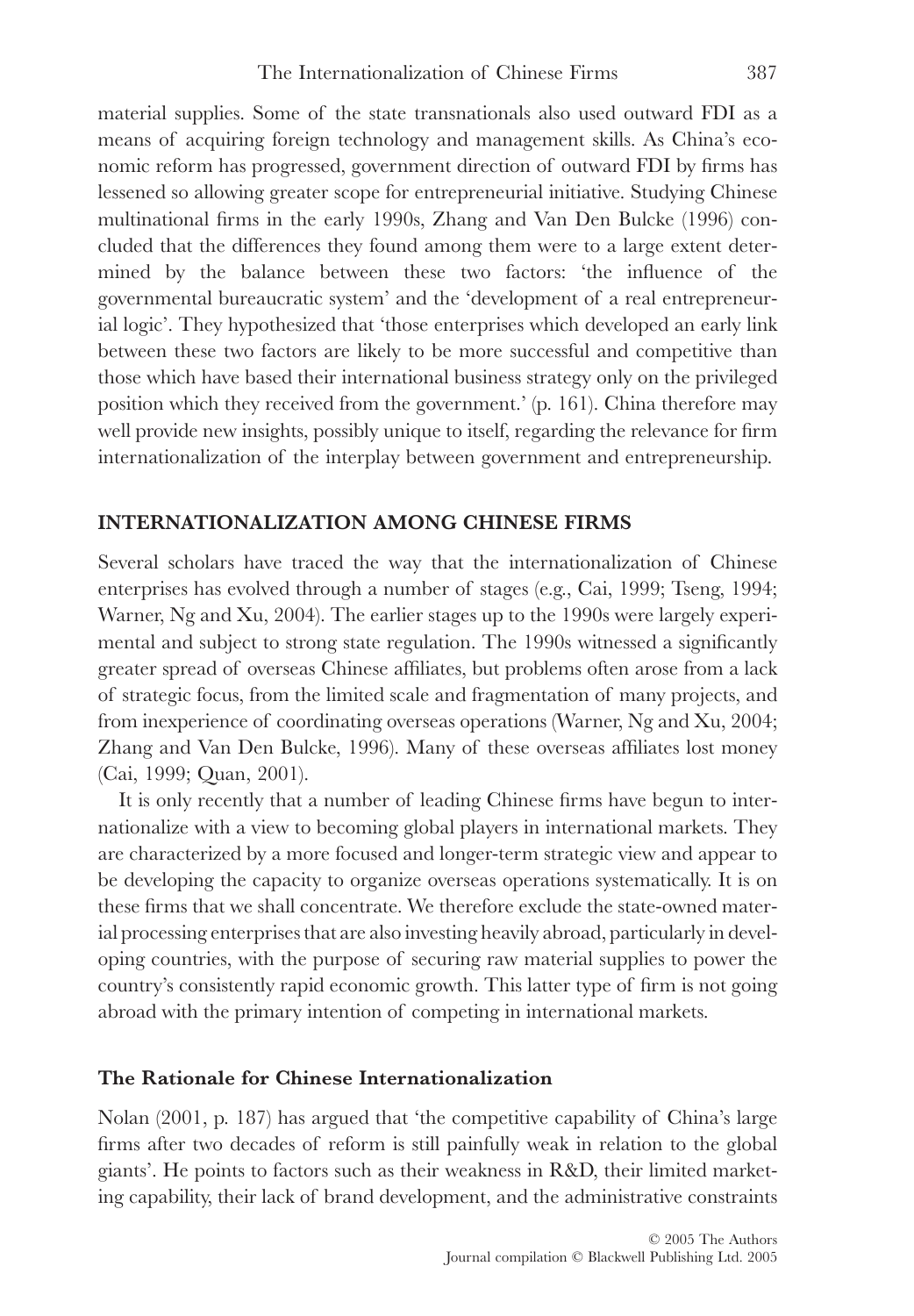that government agencies continue to impose on them. While Nolan's focus is on large state-owned enterprises that have been groomed to be national champions, he also expresses skepticism about the ability of leading non-state enterprises to compete internationally with the major multinationals. Although admitting that some non-state enterprises have demonstrated considerable entrepreneurial ability, Nolan argues that their success has been fostered by a protected domestic market and by considerable state support in the form of soft loans, government procurement, and protected marketing channels.

Nolan's detailed case study evidence raises the question of whether or not Chinese enterprises can overcome the weaknesses he identifies. Nolan thinks this unlikely, but he bases that conclusion on his detailed examination of their present *domestic* circumstances. Whereas another interpretation is that the international expansion which an increasing number of Chinese enterprises are now undertaking may signify a determined attempt to escape the limitations of their domestic situation and, in order to achieve this, to remedy their main competitive weaknesses.

Thus Boisot (2004, p. 6) has argued that, in contrast to the assumptions of conventional international business theory, 'many Chinese firms will not be moving abroad to exploit a competitive advantage that was developed in the domestic market, but to avoid a number of competitive disadvantages incurred by operating exclusively in the domestic market'. He lists a range of disadvantageous domestic conditions: regional protectionism that limits the opportunities otherwise offered by a large domestic market to exploit economies of scale; limited access to capital that prevents investment in plants of optimal scale; lack of developed intellectual property rights that limits access to state-of-the-art technologies; underprovision of training and education that limits access to skilled human resources; poor local infrastructure that increases transport costs; and regional markets that are fragmented by provincial and municipal protectionism (see also Zhang, 2005). Moreover, in industries such as mobile phones, electronics and white goods, Chinese firms now face fierce competition from leading international brands. This competition together with over capacity is driving profit margins down to waferthin proportions (Fang, 2002). Government interference also continues in various forms and at different levels. For example, the central authorities have intervened to constrain domestic mergers and acquisitions, while fees and other transaction costs are imposed in an arbitrary and often illegal fashion by local authorities (Huang, 2003; Meyer and Lu, 2004; Nolan, 2001). Transaction costs are also raised by the continuing complexity and uncertainties in the way the Chinese legal system operates (Peerenboom, 2001).

The presence of these domestic constraints and pressures adds to the attractiveness of producing for foreign markets. In order to do this, however, Chinese firms need to build up new capabilities through investment or partnership abroad. Building up their strength abroad offers the prospect of providing needed assets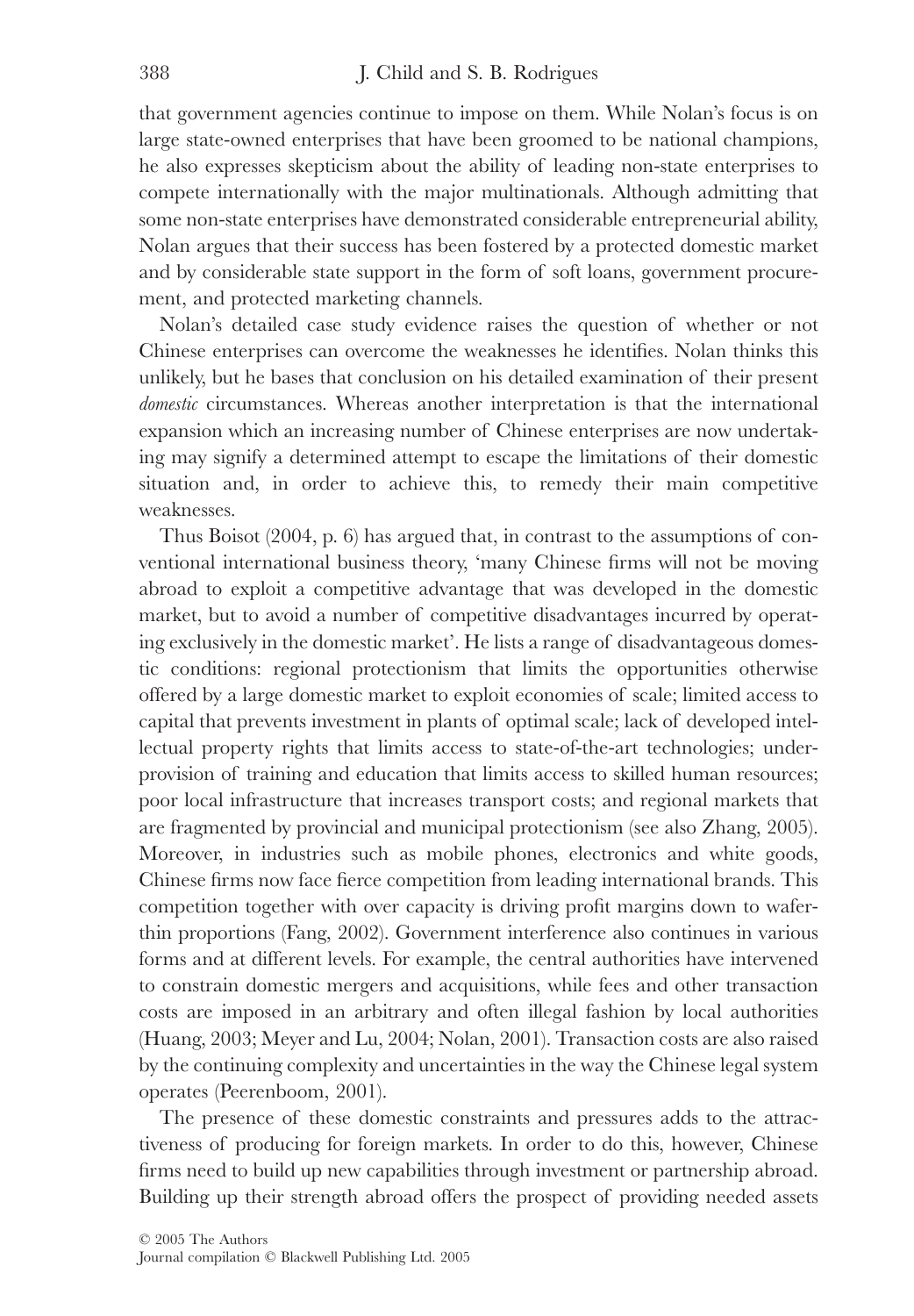much faster and also of increasing the firms' bargaining power against local stakeholders who are constantly acting to reduce their profitability (Boisot, 2004). Having developed an international presence, they would be in a stronger position to compete against multinationals in their domestic market as well.

It will be seen that the motives for the foreign investment undertaken by some of China's most dynamic firms are consistent with the view that they regard internationalization as the means to better equip themselves to gain competitive strength. It will also be noted how they benefit from government support in this aspiration. Many Chinese firms already enjoy a cost advantage due to their low wages and to the production improvements achieved in recent years, often by learning from partnerships with multinationals (Guthrie, 2005). The high levels of competition in many of China's domestic markets have also fostered cost effectiveness. However, as Zhang (2003) points out, while a cost advantage is a relatively important competitive factor for simple products and lower income markets, in order to compete in other higher value-adding markets, differentiation and brand advantages are also required. Differentiation is gained when the market perceives products to stand out from those of competitors in a way that customers approve. A brand advantage is gained when customers are willing to pay a higher price for a product even though it has the same qualities and functions performance as competing products. Differentiation may be sufficient to compete internationally in industrial markets such as automotive components where customers are able to judge the substantive quality and performance of a product through their professional knowledge. Brand recognition, with the reputation (and sometimes cachet) that it signifies, is particularly important in consumer markets, such as those for automobiles, beverages, clothing, consumer electronics, household goods, and mobile phones.

As will become apparent from the cases now to be considered, the strengthening of differentiation and/or brand advantage features as an important driver for the outward FDI being made by leading Chinese firms. Often they are going abroad to acquire advanced technology and R&D capabilities, which provide the means to develop a differentiation advantage. Some are acquiring or developing global brands as the basis for securing a brand advantage. Even before going abroad, some have used long-term contracts or partnerships with leading foreign companies as a means to learn about international production and quality standards as a preparation for internationalization.

## **Routes toward Internationalization**

Case studies suggest that there are three routes being taken by Chinese firms toward internationalization. These are: (1) the partnership route through OEM or joint venturing; (2) the acquisition route; and (3) the organic expansion route. The partnership route is a channel for realizing what may be termed 'inward interna-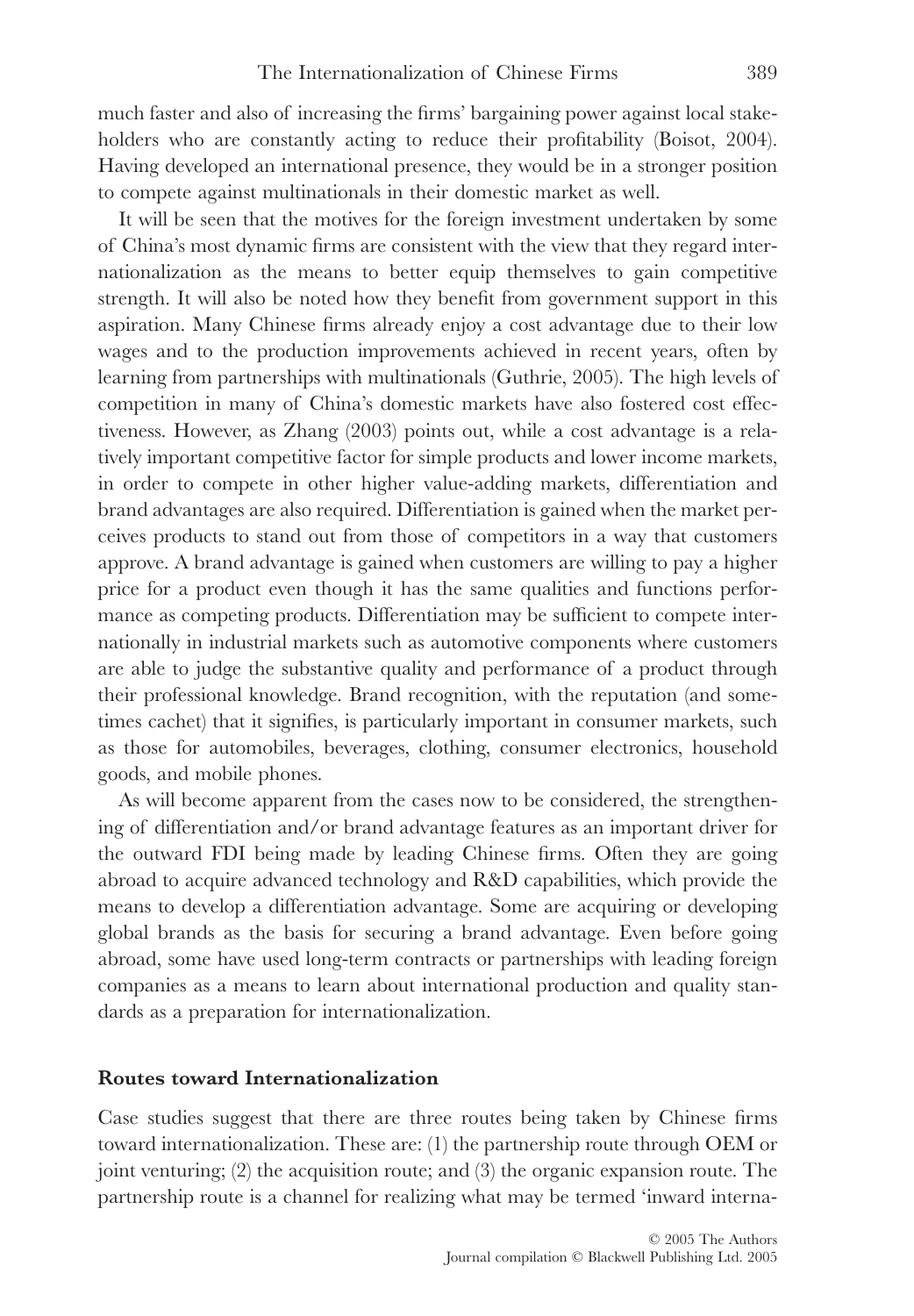tionalization', whereas the second and third routes are ones to fulfill 'outward internationalization'.

*The original equipment manufacture (OEM)/joint venture (JV) route.* Forming joint ventures with foreign enterprises, entering into a partnership with them through original equipment manufacturing or licensing their technology, is a route chosen by many Mainland enterprises. Evidence suggests that partnership with a multinational enterprise, more so than with an overseas Chinese firm, can be an effective means of transferring modern practices to the Chinese firm thereby helping to strengthen its eventual international competitiveness (Child and Yan, 2001; Guthrie, 2005). This route amounts to a kind of 'inward' internationalization in which there is a close, continuing, operational and organizational relationship with one or more multinational enterprises of a kind that permits the transfer of competencies and knowledge relevant to eventual 'outward' internationalization through exporting and/or investment abroad.

OEM combines the cost advantage of a Chinese enterprise with the brand advantage of a foreign firm. Galanz illustrates the successful application of this strategy. A township and village enterprise (TVE) based in Shunde, Guangdong Province, Galanz has become the world's largest manufacturer of microwave ovens. It also commands two thirds of the Chinese domestic market. Originally, Galanz wanted to build its own brand in the international market, but failed to do so. It then chose the OEM route, producing microwaves for many different international brands (its website claims as many as 250). In so doing, Galanz has moved towards an 'Intel-inside' strategy. As it grew into a dominant manufacturer, and as its bargaining power increased accordingly, so it was able to print the label 'made by Galanz' on all the microwaves it produces. Its website now invites prospective customers to order directly from Galanz [\(www.galanz.com/news,](http://www.galanz.com/news) October 27, 2004). Clearly, this strategy is enabling the company to build up its own strong international brand for the future (Zhang, 2003). Moreover, Galanz has now invested US\$20 million in an R&D center in Seattle in order to improve its own independent technological capability (Chung, 2004).

The Chinese authorities have consistently favored international joint ventures as a means of transferring technology and expertise to Chinese firms (Peng, 2000). Many joint ventures also involve the licensing of foreign technology. Technology partnerships, in particular, have enabled some Chinese firms to acquire knowledge of considerable competitive value. Indeed, the hand of government policy can be seen here in that a willingness to provide Chinese firms with access to technology has often been a condition of permitting foreign firms to establish in China. Huawei provides an example of how the joint venture route strengthened a Chinese company's international competitive capabilities. A collective enterprise founded by a former army officer in 1988, Huawei is now seriously challenging the global market position of multinationals such as Cisco Systems in the field of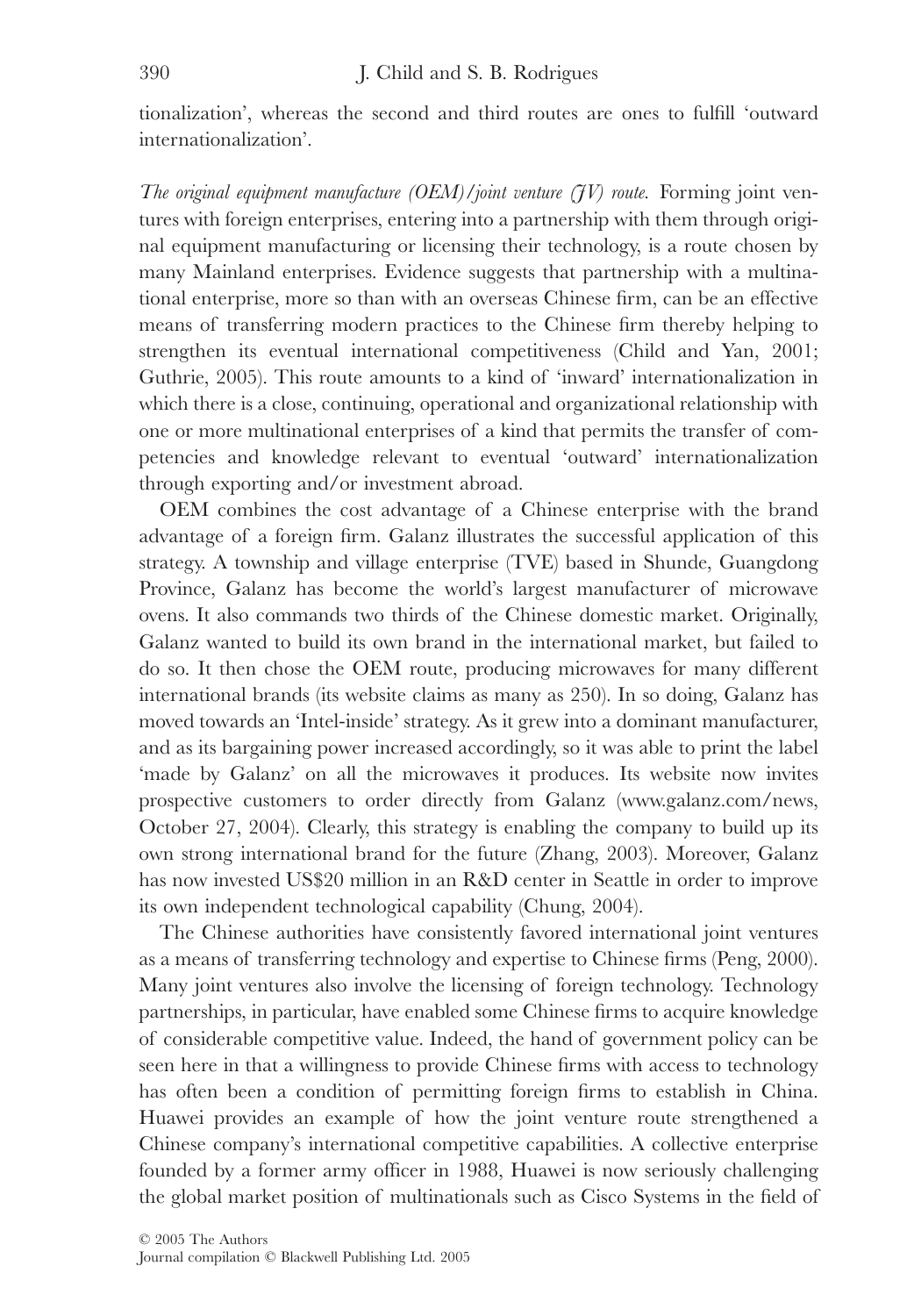network equipment. It has entered into a number of joint ventures – for example, to develop and make 3G phones with NEC and Siemens, and with the Electronic Data Systems Corporation to market Huawei's equipment in the USA. In 1999 it established a software development center in Bangalore (*Business Week*, 2003). Another example is Ningbo Bird, a leading mobile phone producer, which acquired its system designs through a partnership with France's Sagem and has other technology partnerships with LG of South Korea and BenQ of Taiwan. Ningbo Bird has become a major exporter, encouraged by fierce domestic com-

In the process of developing a sufficient corporate reputation for the eventual launching of an international brand, the OEM route offers Chinese firms the advantages of preserving their own identity, achieving economies of scale, and gaining a reputation in their own right for manufacturing excellence. OEMs can also permit an accumulation of financial resources that can be used to acquire international assets later on. By contrast, the formation of a joint venture with a foreign partner ties a Chinese firm more closely into the internal network of that partner. This can offer a more effective channel for the transfer of tacit knowledge to the Chinese partner, not just in production and distribution but also in other areas where internationally competitive standards need to be achieved (Inkpen, 1995; Simonin, 2004). The transfer of tacit knowledge can be especially important for enabling the Chinese recipient to make good use of technology. However, the Chinese partner's identity tends to be subsumed into that of the joint venture, which is often associated with the foreign partner's name and reputation rather than with those of the Chinese partner. The Shanghai Automotive Industry Corporation (SAIC), discussed in the next section, is a case in point. Thus, while joint ventures may offer an effective path towards securing the technological basis for a differentiation advantage, they may not be as effective as the OEM route for Chinese firms to build up an independent international reputation.

*The acquisition route.* The number of international acquisitions by Chinese firms has grown markedly in recent years. They were valued at US\$2.85 billion in 2003 and have been forecast to reach as much as US\$7 billion in 2004 (*Business Week*, 2004a). The 44 foreign acquisitions by Chinese companies in the year to October 2004 were one-third higher than those in the previous year (McGregor and Guerrera, 2004). Some major acquisitions have been undertaken by large state materials processing corporations with the intention of securing raw material supplies and this type accounts for just over one half of all Chinese overseas acquisitions by value (McGregor, 2005). However, while such acquisitions may eventually support a strategy of global competition, they currently do not appear to be motivated by this consideration and we shall therefore not consider them further here.

petition and aided by the technology it has acquired. (*Business Week*, 2002).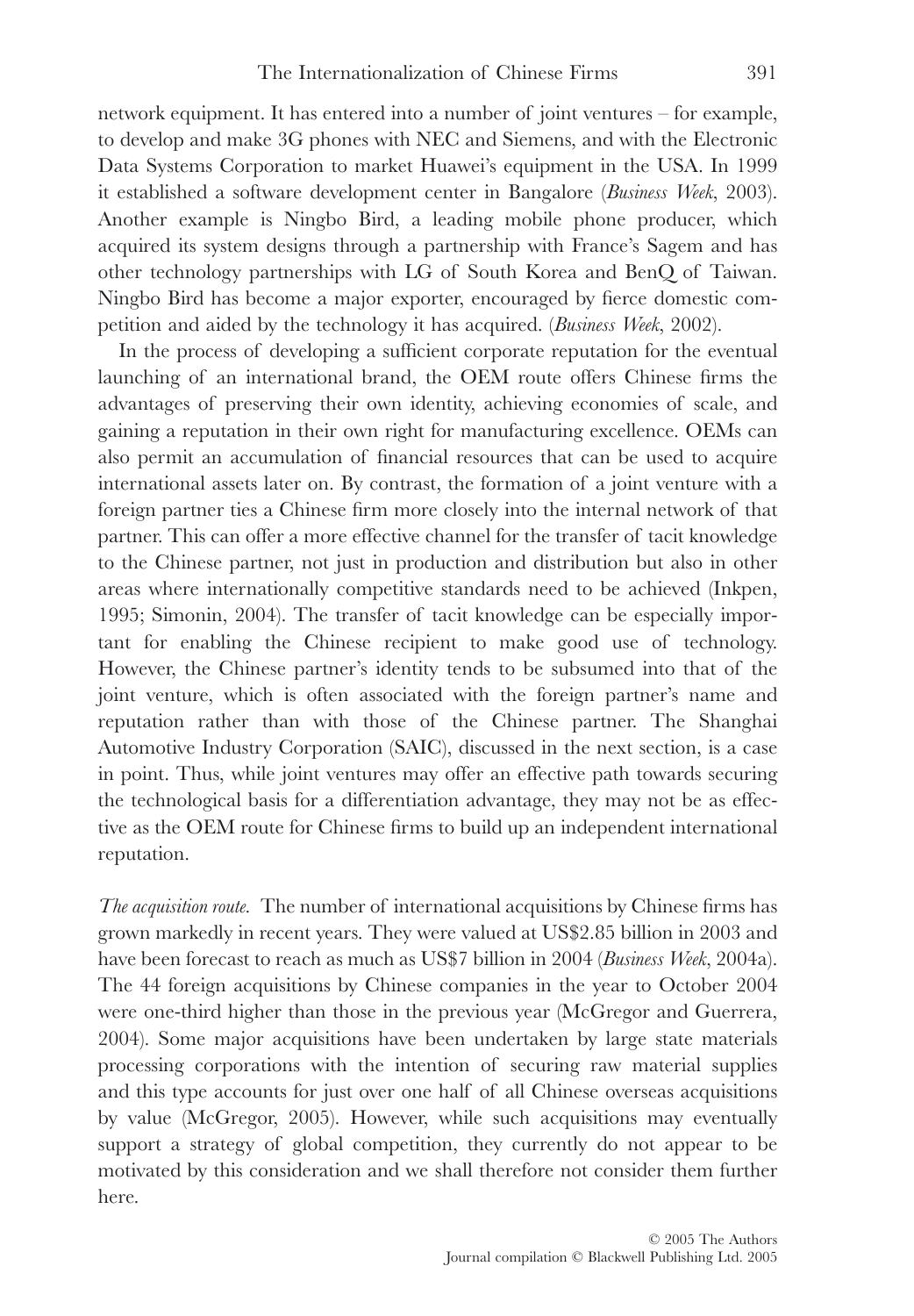The dominant motive among non-primary producing Chinese companies for undertaking foreign acquisitions has, by contrast, been to accrue market strength. They have undertaken acquisitions to gain access to technology, to secure research and development skills, and to acquire international brands. Acquisition provides a fast route to these benefits and it can also deny them to competitors. The 'push' factor of domestic institutional restriction can also apply in that while international acquisitions by Chinese firms are usually officially encouraged, domestic acquisitions often are not, which removes one path for growth. Governmental authorities concerned at the political consequences of creating industrial giants have sometimes thwarted the take over by Chinese firms of other enterprises within China, and local officials have opposed them even more frequently because of their fears of losing control of the local firms that are acquisition targets (Meyer and Lu, 2004).

The Holly Group provides an example of foreign acquisition aimed at securing proprietary technology (Warner, Ng, and Xu, 2004). Holly, which began in 1970 as a rural township and village enterprise (TVE), specializes in the production of energy-meter equipment and instruments. In 2000, it published an 'Internationalization Strategy for the  $21<sup>st</sup>$  Century', in which it stated its objective of positioning itself as a successful multinational enterprise on the basis of acquiring highly competitive competencies in its specialized field. A major step forward towards implementing this strategy was Holly's acquisition in September 2001 of the CDMA hand-set reference design operation from Philips Semiconductors in the USA. Through this acquisition, Philips Semiconductors transferred to Holly its equipment, assets, know-how, and intellectual property rights connected to hand-set reference designs. Holly also secured an exclusive license to process the CDMA software protocol that Philips had earlier developed. Moreover, Philips undertook to supply Holly with key silicon components thus enabling the latter to continue to develop and market the licensed products.

The deal that SAIC negotiated for many months in 2004/05, and then decided not to pursue because of contingent liabilities, would have involved an acquisition of the UK's MG Rover Group (or at least a majority stake in its ownership). This would have given SAIC control over MG Rover's automotive brands, design, and technology. The project illustrates a major Chinese acquisition aimed both at boosting technological capability and securing access to an international brand (albeit a fading one). SAIC had already paid about US\$90 million to MG Rover and its associate Powertrain to secure the rights to engines and transmissions technology. SAIC has publicly stated that it seeks to sell 1 million vehicles a year, including 50,000 of its own branded cars by 2007. It already has two successful joint ventures in China with Volkswagen and General Motors, but these large MNC partners own the brands and the crucial technology. SAIC is therefore motivated to acquire its own technology and brand through an international purchase (*Financial Times*, 2004a; *The Guardian*, 2004).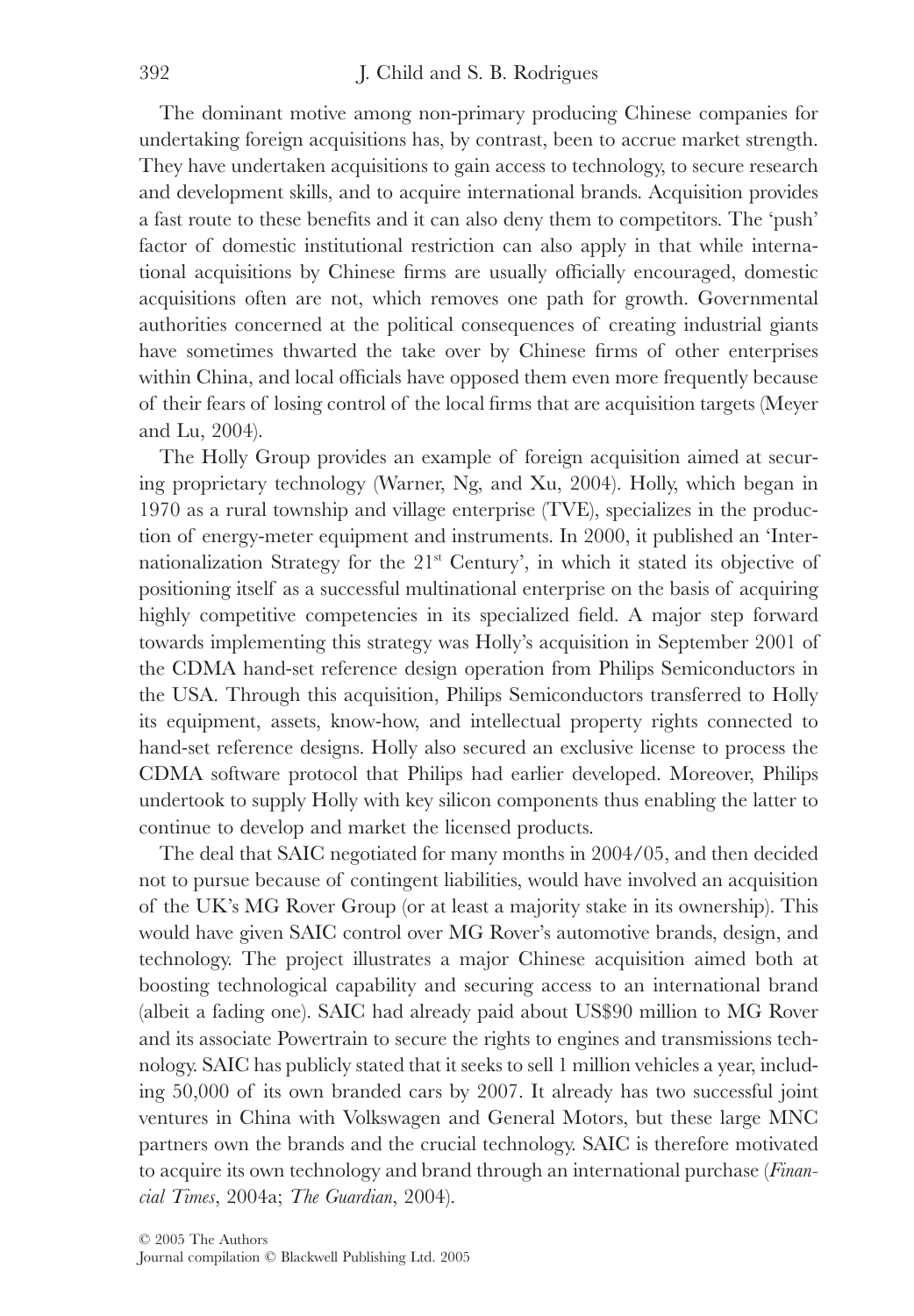The acquisition by Lenovo (previously Legend) of IBM's PC division for US\$1.75 billion, announced in December 2004, allows it to use the IBM brand for five years and gives it control of the Think trademark of IBM's popular ThinkPad laptops. The deal not only provides Lenovo with IBM's brand, it also enables it to acquire IBM's laptop production lines, product developers, and distribution networks. The President of Lenova clearly stated that this move was intended to make it possible for his company to challenge Dell and HP in global markets. He is quoted as saying that 'we are not satisfied to be only number three' (*Financial Times*, 2004b).

This particular acquisition illustrates a number of factors of importance in an analysis of Chinese internationalization. First, there is the impact of tough domestic conditions, which both impel a Chinese company to enhance its competitive advantage and also add to the attraction of foreign markets. Lenova's margins have come under increasing pressure in its domestic market from local and foreign competitors. Although still China's PC market leader, its position is coming under growing attack, especially from Dell. Its share price fell by 23 percent in 2004. Its gross margins have been less than 15 percent, while IBM's gross margins in its PC business are 20 percent.

Second, while an acquisition of this magnitude requires the formal approval of the Chinese authorities, their role in facilitating it goes much further. The Chinese government holds a 57 percent stake in Lenova's ownership, and there can be little doubt that the financing of the deal is also underwritten by the state (*Business Week*, 2004b).

Third, the acquisition offers Lenova a dramatic step up the world league table, quadrupling its annual sales to over US\$12 billion, so long as it can retain IBM's customers and employees, and manage a large foreign business. It is, however, a major challenge for a Chinese firm without significant international experience to manage global expansion of this order. The management of this major internationalization will have to overcome major differences in managerial culture and style. It will incur a heavy liability of foreignness. This raises questions concerning its ability to build a global reputation sufficiently rapidly to retain loyalty to the acquired brand in the international marketplace. Doubts have been raised about Lenovo's ability to preserve confidence in the IBM PC brand; for example, one IBM user commented that 'it feels uncomfortable; international IBM has become domestic Lenovo' (*Financial Times*, 2004c). In order to reduce these risks and the liability of foreignness, Lenova is appointing a senior IBM vice-president as its chief executive, transferring its head office to New York, and retaining IBM as the preferred supplier of after-sales service outside China. IBM will also take an 18.9 percent stake in Lenova. This indicates the company's recognition that it has to acquire the competencies to manage a large foreign operation, which is an additional type of asset that internationalizing Chinese firms in general need to seek.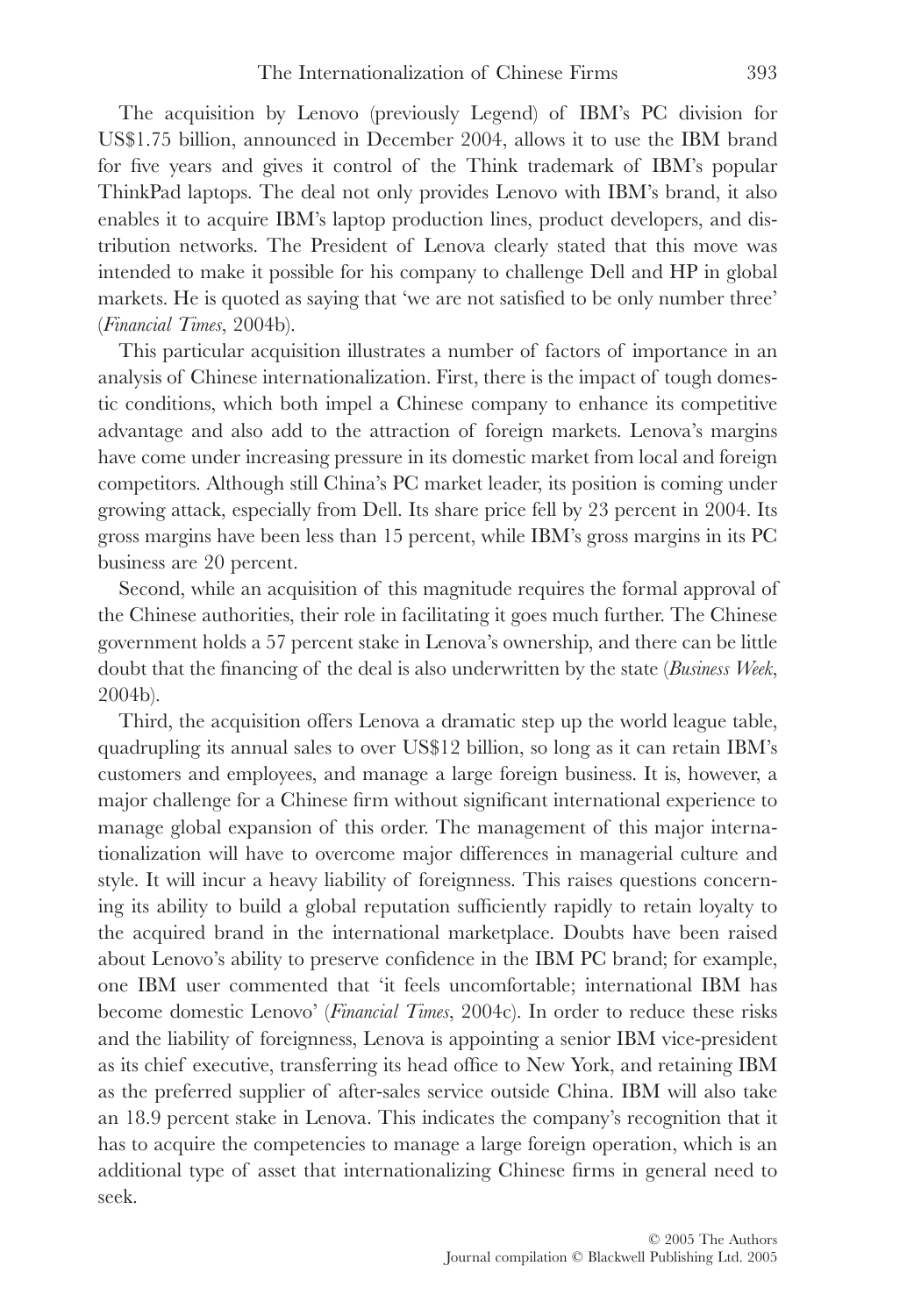A further condition for value in an international brand is that it needs be a strong rather than a failing one. This condition is not always met. An example, just mentioned, is the Rover marque that SAIC considered purchasing. TCL's purchase of a controlling stake in France's Thomson gave it a loss-making business with a severely faded TV brand (RCA). Moreover, in the case of TCL and Thomson, major differences in culture and corporate practice have created greater management problems than expected, especially over issues such as pay levels and communication across two languages (*The Economist*, 2004).

In short, the acquisition route for securing international differentiation and brand advantage is being favored by an increasing number of Chinese firms. It appears to offer a rapid advance toward achieving these objectives, though it is too early to assess the extent to which Chinese companies can handle post-acquisition integration and management challenges successfully. Such problems can be formidable for acquisitions in general, and international ones in particular (Child, Faulkner and Pitkethly, 2001). Nevertheless, an increasing number of Chinese companies are undertaking international acquisitions. While some have cash resources through achieving reasonable profits – for example, Lenovo made a profit of US\$128 million in 2003, despite falling domestic margins, and TCL's profit was US\$163 million – it is unlikely that they could bear the financial risk without support from governmental authorities whose approval is in any case required. The revaluation of the Chinese yuan against the US dollar, by reducing the price of foreign assets, may accelerate the process of acquiring foreign assets, just as the strength of the yen encouraged a wave of Japanese foreign acquisitions in the 1980s.

*The organic international expansion route.* This route toward international expansion involves the greenfield establishment of subsidiaries and facilities within targeted markets. It is initially aimed at securing differentiation advantages in terms, for example, of adjustment to local market needs and tastes. It may, as in the case of the Haier Group, also be the main component of a strategy aimed at gaining global brand recognition. It is also a route that maximizes managerial control and the possibilities for global integration.

Haier is the best-known example of a Chinese firm that has internationalized primarily through the organic expansion route. It was also one of the first Chinese enterprises to implement an internationalization strategy, when it started to export to Europe and the USA in 1990 and to Japan in 1991. Today, Haier is considered to be 'the official template for the Chinese MNC of the new millennium' (Warner, Ng, and Xu, 2004, p. 334), and its CEO Zhang Ruimin is probably the most respected Chinese business leader worldwide (Zhang, 2003).

Haier began in 1984 as a collectively-owned enterprise – the Qingdao Refrigerator Factory. Its range of manufactured goods today includes various white goods, air conditioners, microwave ovens, and color TVs. It has 19 production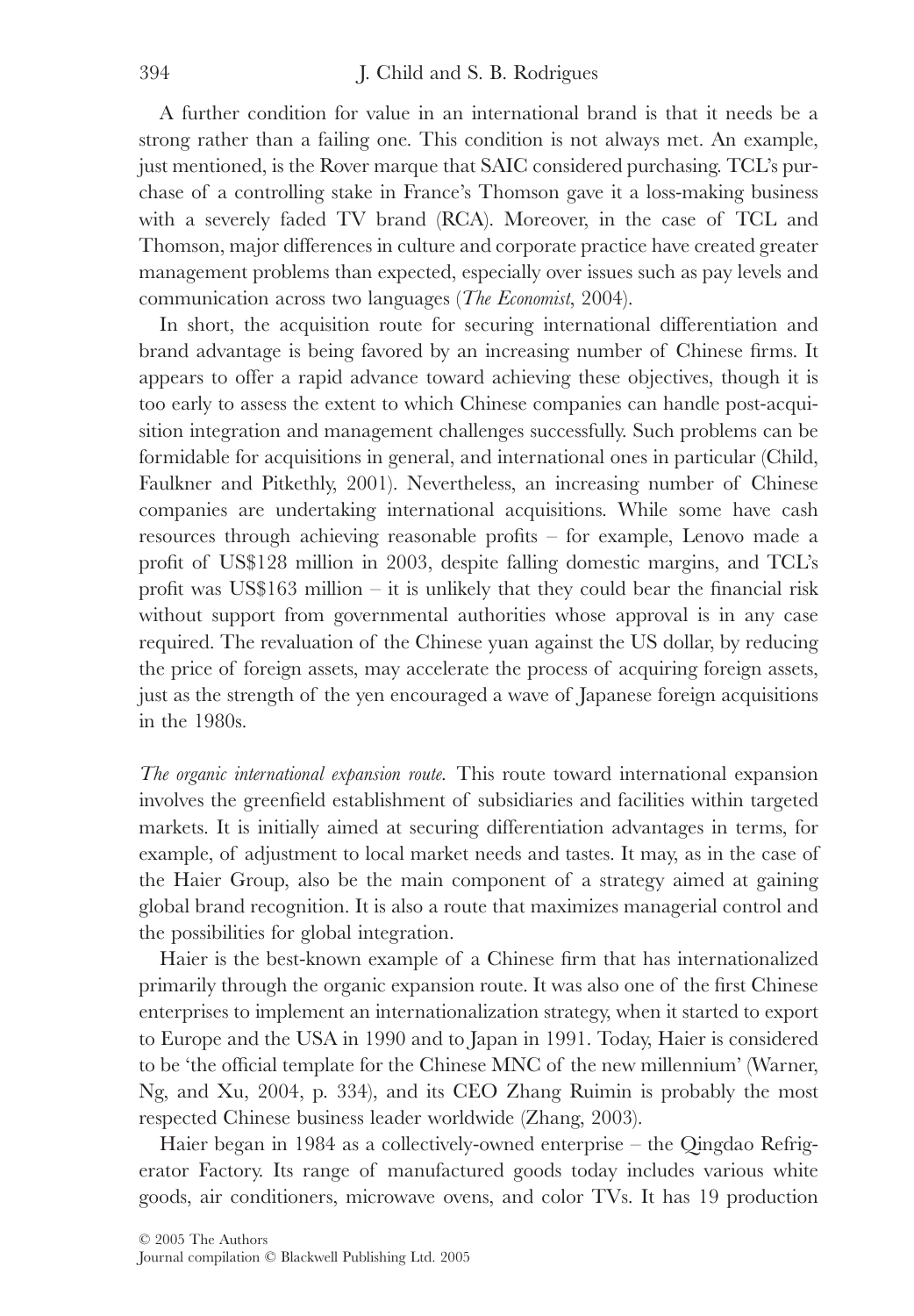factories outside China and two 'production parks' in the USA and Pakistan. Although it established subsidiaries after 1996 in nearby developing countries such as Indonesia, the Philippines and Malaysia, its main internationalization thrust has been directed at highly developed regions. Thus Haier started exporting to Europe, Japan and the USA in the early 1990s, in keeping with the philosophy of CEO Zhang, namely 'enter a difficult advanced market first, then go to easy, underdeveloped markets' (Kiran, 2004, p. 2). The idea behind this strategy is to build an international brand name by competing in the markets that are the hardest to enter and then gradually to expand to other markets. Addressing difficult markets first is seen as a way of obliging the company to achieve high quality, innovation and customer service – foundations on which a recognized brand can be built. This approach reflects the company's own historical experience. Its emphasis on quality dates from its near bankruptcy in 1985 due to a collapse in sales of poor quality products. After this crisis, Zhang Ruimin, as newly appointed CEO, introduced a rigorous total quality system. The company at that stage imported a considerable amount of foreign know-how and technology.

Despite undertaking some acquisitions and joint ventures in its overseas expansion, Haier has to a significant extent followed the path of organic diversification. This has been particularly apparent in the United States. Haier started to export to the US market in 1990, but realized that it was handicapped by not having a locally recognized brand name. It was also vulnerable to American quota restrictions and potential anti-dumping suits (Deng, 2004). Returning in the late 1990s, it invested US\$40 million in a new production plant in South Carolina that started operation in 2000. It established a design center in Los Angeles and a trade center in New York. Haier initially aimed its US production at niche segments in the household appliances market with innovative products, having the intention to enter the regular white-goods market later. After gaining customer loyalty through product differentiation, such as small refrigerators and wine coolers where US manufacturers had a small presence, Haier's products started to be sold in large chain stores such as Wal-Mart and Sears. By 2003, it had gained 50 percent of the compact refrigerator market and 70 percent of that for wine coolers (Kiran, 2004).

Haier is in some respects an unusual case among Chinese internationalizing firms, but it is nonetheless a leading example that others may follow. Its policy of opening up sophisticated foreign markets with direct investment after only a short period of exporting does not conform to the economic argument that firms will engage in international business primarily on the basis of factor advantage. On those grounds, Haier should have concentrated its entry to international markets on the advantage of low-cost production from China, producing conventional appliances of standard quality for developing country markets. Although it has targeted some nearby developing country markets in south east Asia, it focused on Europe and the USA quite early on. It has also opted for local manufacture at a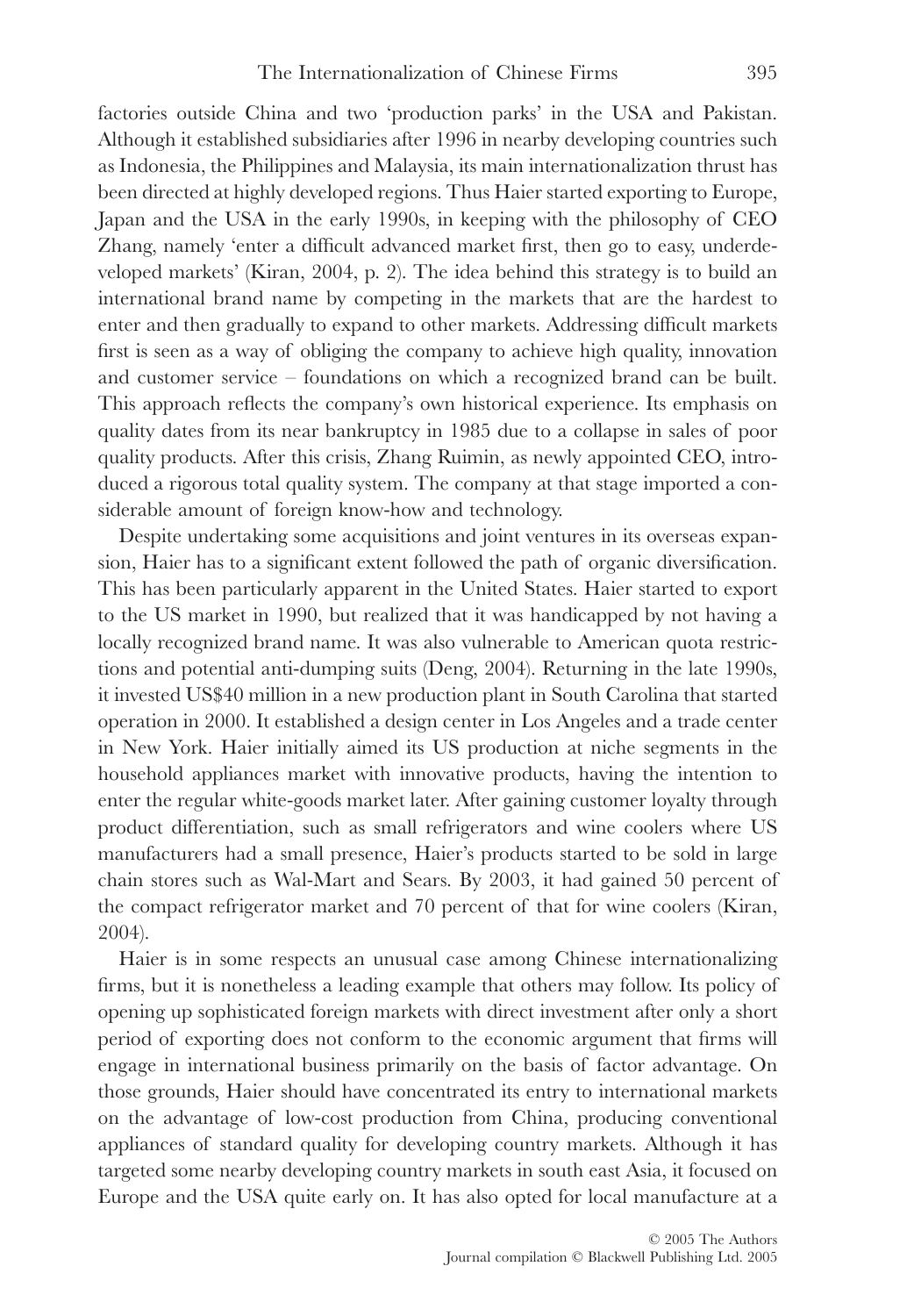relatively early stage even in high-cost locations, most notably in the USA followed by Europe. Despite the apparent success of its strategy so far, judgment has still to be reserved. For Haier could be said to be pursuing a high-risk policy, and the company does appear to be incurring high initial investment costs which have been financed by a steady cash stream from its domestic operations. Doubts have been expressed as to how long this policy can be maintained in view of the mounting pressures it is facing on margins in its domestic market (*Business Week*, 2004c). Moreover, the company's distinct approach is very much a reflection of an outstanding CEO and it also remains to be seen whether it can support its rapid international expansion with sufficient management in depth. Like Lenova, it is trying to enhance the managerial assets it requires through local recruitment.

Internationalization through organic expansion exhibits elements both of assetexploitation and asset-seeking. Haier had worked hard to establish domestic strengths based on a combination of innovativeness and high quality. These became assets that it *exploited* when entering sophisticated developed country markets. In Germany, for example, it helped to establish its local reputation for quality through encouraging the 'blind' testing of its products against those of local manufacturers. In the US market, the company soon became known for the innovative extra features that its products offered. Moreover, Haier may continue to seek to exploit the asset of low-cost production in China when acquiring new assets abroad. It is, for example, reported that in bidding for the troubled US white goods Maytag company, Haier saw an opportunity of reviving the competitiveness of the Maytag brand by shifting production from high cost USA to mainland China (*The Economist*, 2005).

Nevertheless, the fact that Haier felt obliged to establish design, manufacturing and marketing facilities in the USA, staffed by Americans, indicates that it has been continuing to *seek* appropriate assets in its internationalization. In particular, Haier has justified its policy of moving into advanced markets as a means of forcing an acceleration in its learning process which reflects an awareness of a need to catch up with the top players.

## **Pros and Cons of Different Routes toward Internationalization**

We have identified three primary routes toward internationalization by Chinese firms beyond the level of exports: 'inward' internationalization through partnerships in the form of original equipment manufacture (OEM) and joint ventures (JVs); and 'outward' internationalization through acquisition and organic expansion. Each route offers certain advantages, but is at the same time accompanied by its own challenges or risks. Table 1 summarizes these advantages and challenges. While inward internationalization appears primarily to serve as a preparation for eventual outward internationalization, a given firm can pursue more than one of these routes at the same time.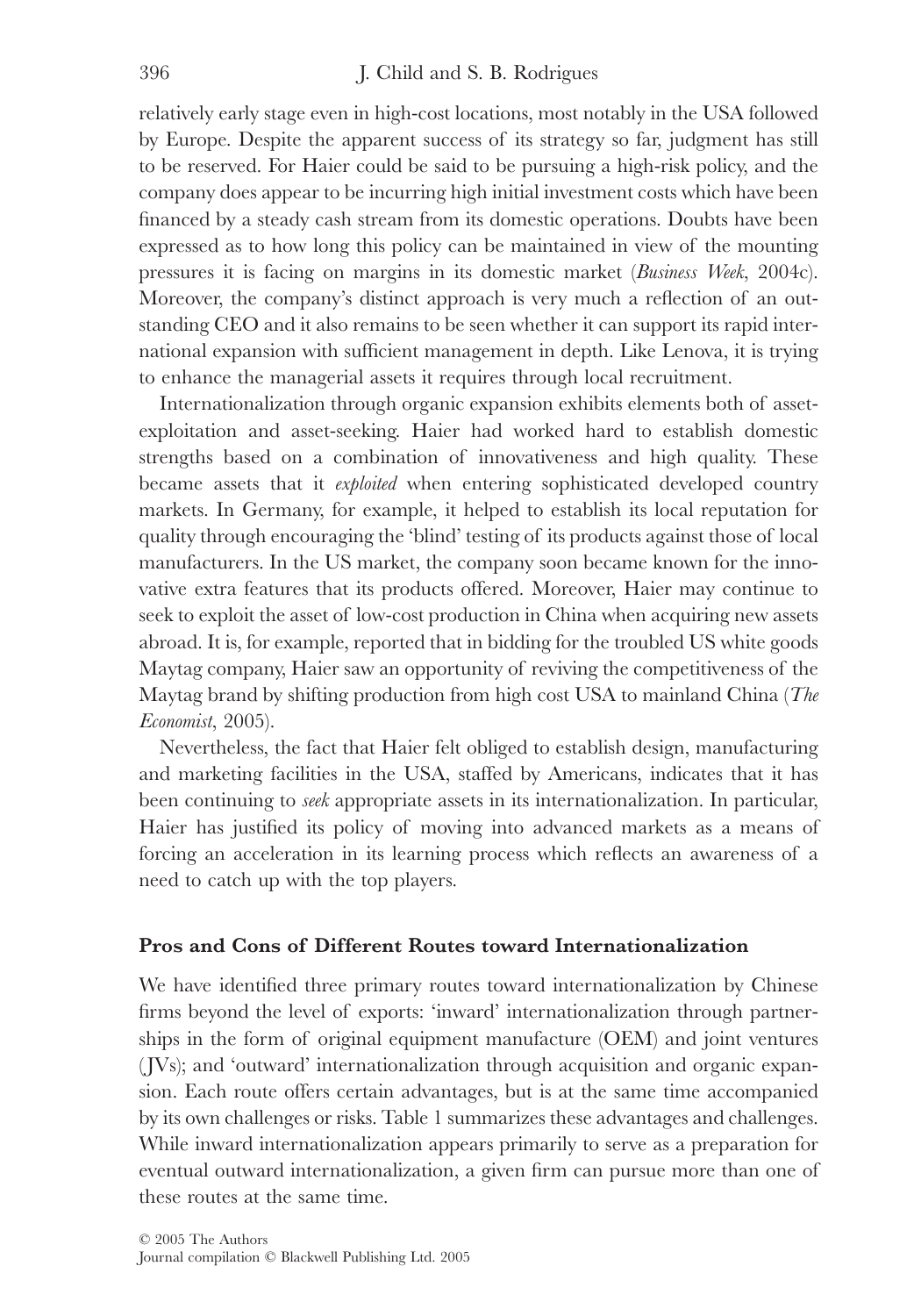| Route                              | <i>Advantages</i>                                                                                                                                                                                                                                                                                                        | <i>Challenges</i>                                                                                                                                                                                                         |
|------------------------------------|--------------------------------------------------------------------------------------------------------------------------------------------------------------------------------------------------------------------------------------------------------------------------------------------------------------------------|---------------------------------------------------------------------------------------------------------------------------------------------------------------------------------------------------------------------------|
| OEM/JV (including<br>licensing)    | • Capitalizes on low cost production in<br>China.<br>• Requires less and lower-risk<br>investment.<br>• Opportunity to learn international<br>technology, practices and standards,<br>so reducing the liability of<br>foreignness.<br>• Opportunity to build sound<br>reputation as basis for international<br>branding. | • Danger of dominance by<br>foreign partner, especially<br>if it retains rights over<br>brands and technology.<br>• Hostile reaction by foreign<br>partner when launching<br>own brand and turning into<br>a competitor.  |
| Acquisition                        | • Fast route to securing technology<br>and/or international brand.<br>• Denies access to competitors.<br>• Prospect of effecting a turnaround of<br>a poorly performing acquired<br>company.                                                                                                                             | • Risk of over over-paying.<br>• Need to acquire strong<br>rather than failing assets.<br>• Faces high liability of<br>foreignness: problem of<br>managing acquired assets<br>and preserving equity of<br>acquired brand. |
| Organic international<br>expansion | • Facilitates a localization strategy.<br>• Strengthens credibility of own brand.<br>• Enables introduction of own<br>management, staff and practices from<br>the outset $-$ reduces liability of<br>foreignness.<br>• Improves chances of achieving global<br>integration.                                              | • Slower route to<br>internationalization.<br>• Requires high investment<br>which may impose<br>financial strain.<br>• Capacity to manage<br>overseas organic<br>expansion may be limited.                                |

Table 1. Routes to Chinese internationalization

The original equipment manufacturer/joint venture (OEM/JV) route enables a firm to capitalize on low cost production in China and normally involves less financial commitment and risk. At the same time, it offers an opportunity to learn international practices and standards, which in turn should provide a basis for it to build a sound reputation that will later stand it in good stead when it seeks to launch its brand in the international market. In this way, it has an opportunity to lessen its future liability of foreignness. As against the lower risk, this mode tends to subject the Chinese firm to the dominance of its foreign partner(s) in regard to technology and identity, and it may incur the opposition of those partners if it launches its own brand and turns into a competitor.

In manufacturing, the acquisition route is aimed primarily at securing technology and/or brands quickly, and it can preempt similar moves by competitors. It is an attempt to add differentiation and brand advantages to existing cost advantage.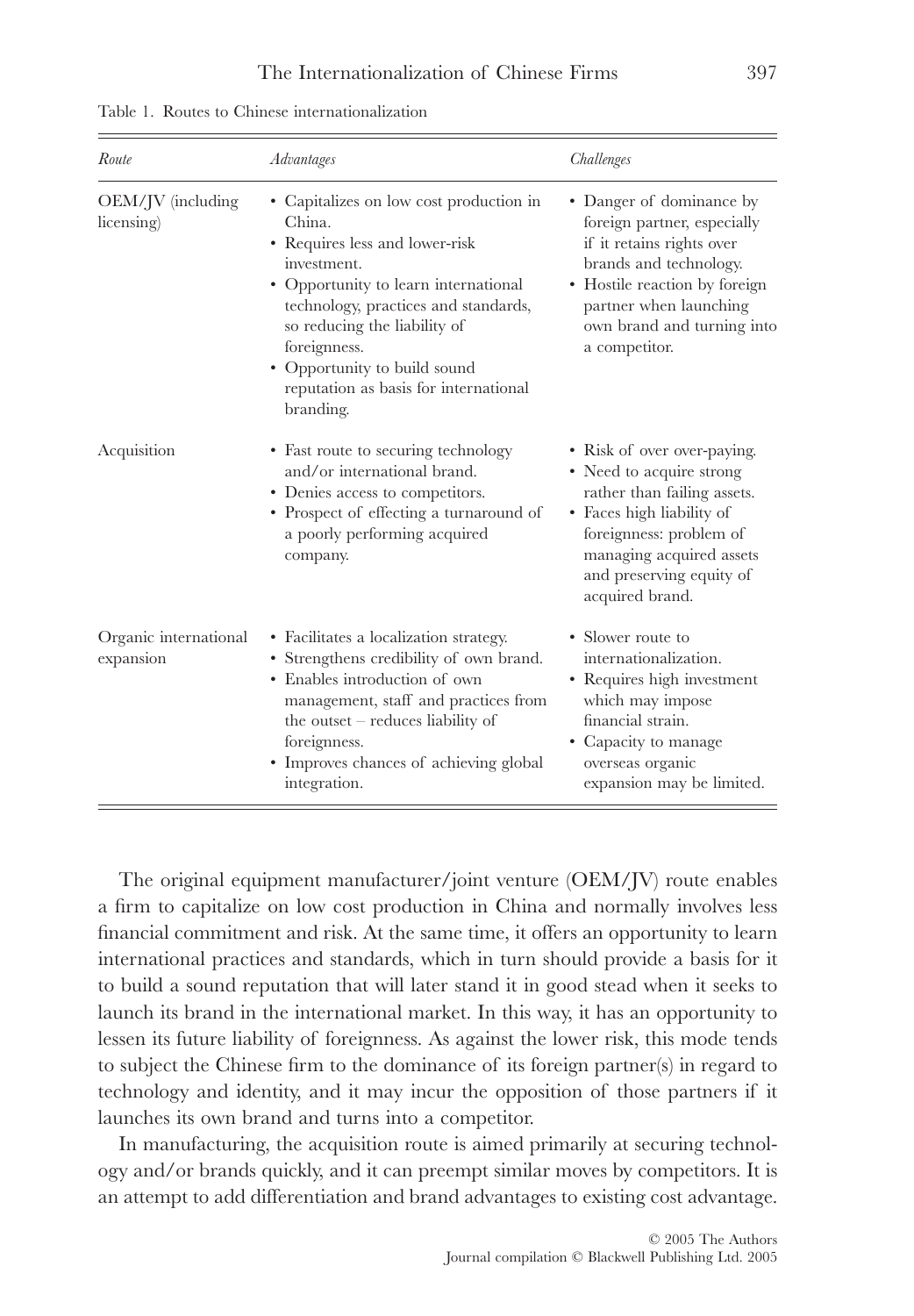The challenges experienced in effecting this internationalization mode are those that normally accompany acquisitions: the danger of over-paying, the need to ensure that assets acquired are not failing or tarnished ones, and the very large challenge of overcoming the 'liability of foreignness' in managing acquired assets and preserving the equity of the acquired brand.

The organic international expansion route is likely to prove a slower route to internationalization. As with Haier, it may well involve the establishment of production abroad in addition to technical and marketing facilities. It therefore tends to be a high-investment route that can impose financial risk and strain on the company. It can also stretch managerial capabilities and these are likely to be in short supply within a Chinese company. On the positive side, organic expansion makes it easier to implement a localization strategy, which can permit a Chinese firm to hire its own personnel and introduce its own practices afresh. This enables the firm to train its locally selected staff into its own administrative heritage, which is one way of reducing its liability of foreignness (Zaheer, 1995). By being present as a local company in a highly critical and competitive market such as the USA, organic expansion also strengthens the acceptability and credibility of the company's brand which it can support on the basis of an inherent strength such as high quality. Since that brand and supporting technology both emanate from within the company itself, organic expansion should offer the best chance for the firm to achieve a high level of global integration. It combines asset-exploitation and asset-acquisition.

## **Drivers and Facilitators of Chinese Internationalization**

There are a number of factors conducive to internationalization by Chinese firms, which are listed in Table 2. Several may be operative for any one firm. They include both drivers towards investing abroad and facilitators of the process. Some, like the pressure of competition in the domestic market, characterize an increasing number of countries as globalization advances. Others, such as those relating to government, appear to be more distinctive to the Chinese case.

Domestic conditions are among the drivers of internationalization. China has already established a clear exporting advantage based on exploiting its asset of low-cost production. However, cost advantage tends to be accompanied by low margins as long as the technology applied to products and their manufacture remains only of a conventional standard and as long as those products do not enjoy any brand advantage. Cost and price have been driven down in many domestic markets, a process heightened by over capacity, to the extent that it is increasingly hazardous for Chinese firms to depend on a cost-leadership strategy in those markets. This provides an incentive to go further and attempt to secure the differentiation and brand advantages that hold the promise of higher margins. Once secured, these advantages may possibly be combined with low-cost produc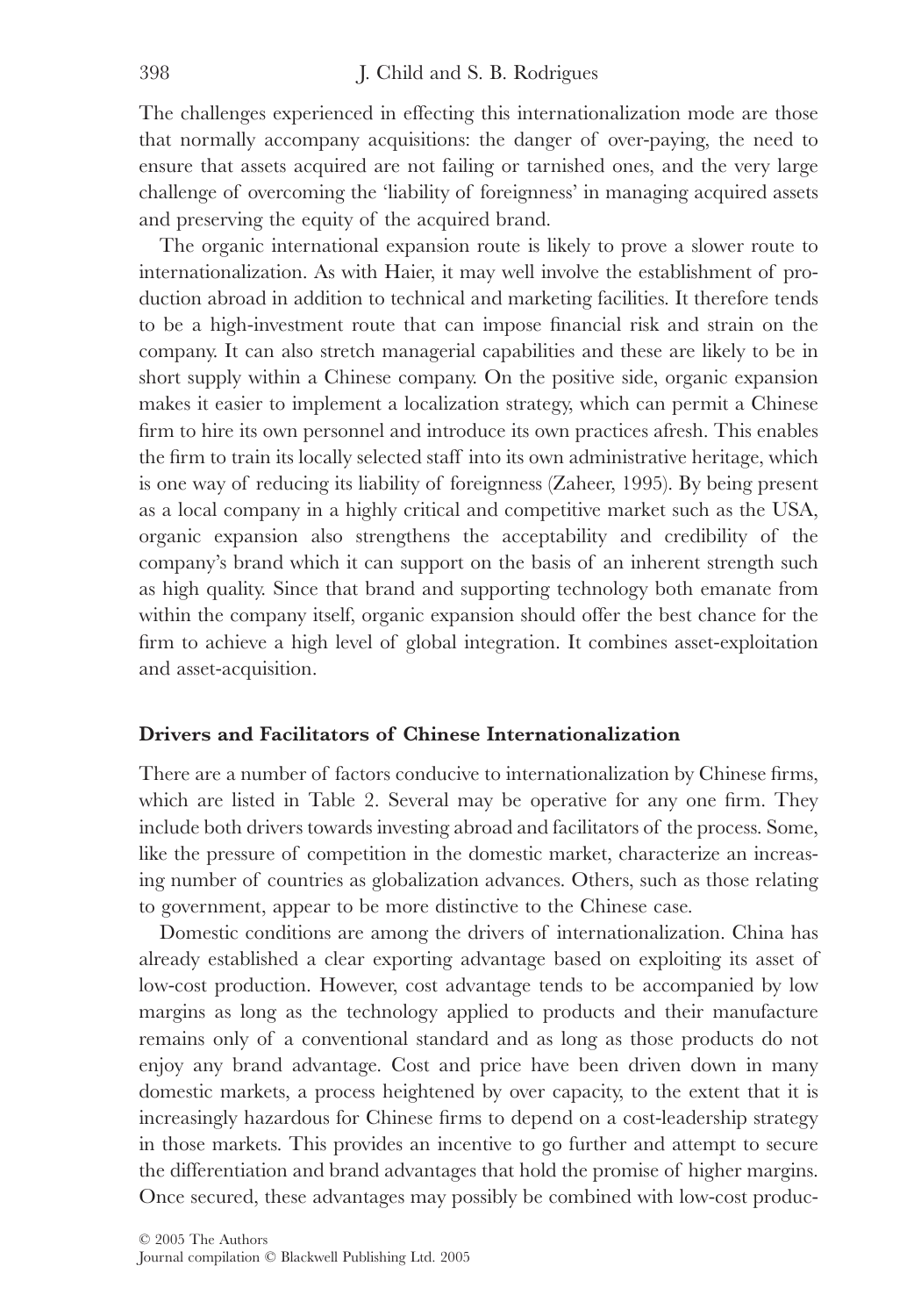Table 2. Drivers and facilitators of internationalization by Chinese firms

#### *Drivers*

- Hazard of relying on a highly competitive domestic market, with low margins.
- Opportunities to export based on domestic cost advantages.
- Potential to complement domestic cost advantages with differentiation advantages acquired abroad.
- Need to secure and develop advanced technology and internationally recognized brands.
- Desire to gain entrepreneurial and managerial freedom.

#### *Facilitators*

- Strong governmental support for globalization, especially financial backing and tolerance of domestic moves (such as M&A) that build corporate strength.
- Ability to reach a favorable accommodation with government, so as to combine support with strategic freedom to act entrepreneurially, raise capital abroad, etc.
- Access to state-supported scientific and technical research.
- Willingness of foreign firms to sell or share international-standard technology, know-how, and brands.

tion in China. The cases examined indicate that internationalization is seen as an important way of obtaining these sought-after assets. On the whole, seeking efficiency in terms of cost minimization is not a major motive for Chinese companies to invest abroad, and in this respect they differ from most MNCs from developed countries (Deng, 2004).

Thus, an incentive for Chinese firms to commit to a higher level of internationalization is that it promises access to both superior technology and brands. This is particularly the case when foreign firms are willing to sell or share their technology, know-how and brands, due to financial exigency (as in the case of MG Rover) or because that part of their business is relatively unprofitable (as in the case of IBM). Technology and brands are assets that Chinese firms may seek to acquire through internationalization. Haier has gone further in localizing its technology, brand, and production within large sophisticated markets like the EU and the USA in the belief that this would provide it with the best chance of securing a significant position in those markets.

Chinese government policies also promote internationalization. The OEM/alliance route has long enjoyed official support when directed toward genuine capability enhancement. Hitt et al. (2004) present evidence that the institutional context created by the Chinese government is conducive to Chinese firms seeking to improve their competitiveness through long-term alliances with foreign firms that possess unique capabilities. In 1999, the Chinese government launched its 'Go Global' policy, encouraging strong Chinese enterprises to invest more overseas in order to improve their competitiveness and secure an international business presence. This policy signifies the determination of the government to promote outward FDI in the context of huge inflows of foreign exchange. One of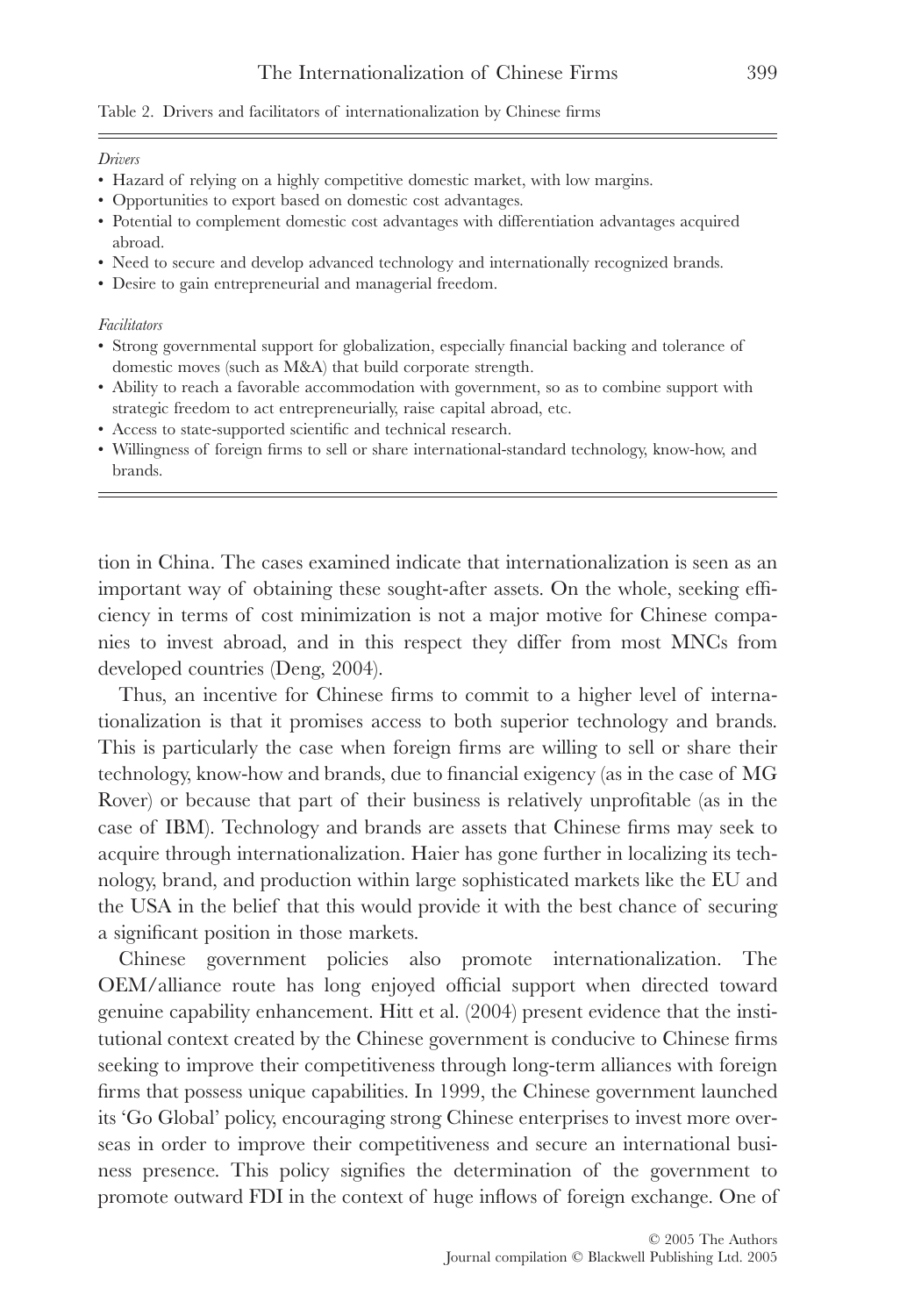the most important ways it sponsors overseas expansion is through the provision of low interest loans to fund the purchase of foreign companies from sources it controls such as China's state banks (*The Economist*, 2005).

The distinctive role that the state can play in Chinese internationalization is particularly apparent when it retains some (but not total) ownership in the companies concerned or, as with Haier, raises them to the status of national exemplars. Thus, the Chinese government's stake in Lenovo has given the company certain advantages in pursuing its international acquisition in addition to financial underwriting by the state (*Business Week*, 2004b). These include privileged access to domestic government and educational markets, as well as to state sources of scientific and technical research. These domestic advantages have made Lenovo a more attractive partner for IBM to enter into the deal that takes Lenovo into the international arena and provides IBM with a stake in the company. At the same time, despite the government's significant ownership stake, Lenovo enjoys the entrepreneurial freedom of being classified as a 'state-owned, non-government managed enterprise'.

Other companies have enjoyed government support for internationalization without losing their strategic autonomy. Haier is a collectively-owned company that has nevertheless benefited from financial and other support from the state, without this unduly restricting its entrepreneurial freedom. It was restructured in its early days with funds raised from state banks and government agencies, was permitted to grow through a series of mergers and acquisitions with domestic firms, and was granted permission in 1993 to go for an IPO and to become listed on the Shanghai Stock Exchange. CIMC is another instructive example. This producer of marine shipping containers was by 2002, earning some 95 percent of its sales revenues from exports. CIMC is a joint venture with two major state-owned parent companies, and has been able to secure considerable managerial freedom through its joint venture status. This arrangement has been conducive to its successful competition in the international market, as an exporter, on the basis of domestic production strengths built up through a series of acquisitions of other domestic container producers. The acquisitions not only provided additional production capacity but also access to refrigerated-container-manufacturing technology through a 1997 purchase of Hyundai's container-making operations in China. CIMC has thus been able to build a strong international competitive base through gaining government support for a domestic M&A policy while at the same time retaining its entrepreneurial freedom (Meyer and Lu, 2004; Zeng and Williamson, 2003).

Institutional support therefore has to be counted as a factor that can help lay the foundations for the internationalization of Chinese firms, so long as at the same time those firms retain their freedom to pursue their own strategies. It was noted earlier that many earlier instances of outward FDI from China were governmentally directed and that they under-achieved. It is unlikely to be a coinci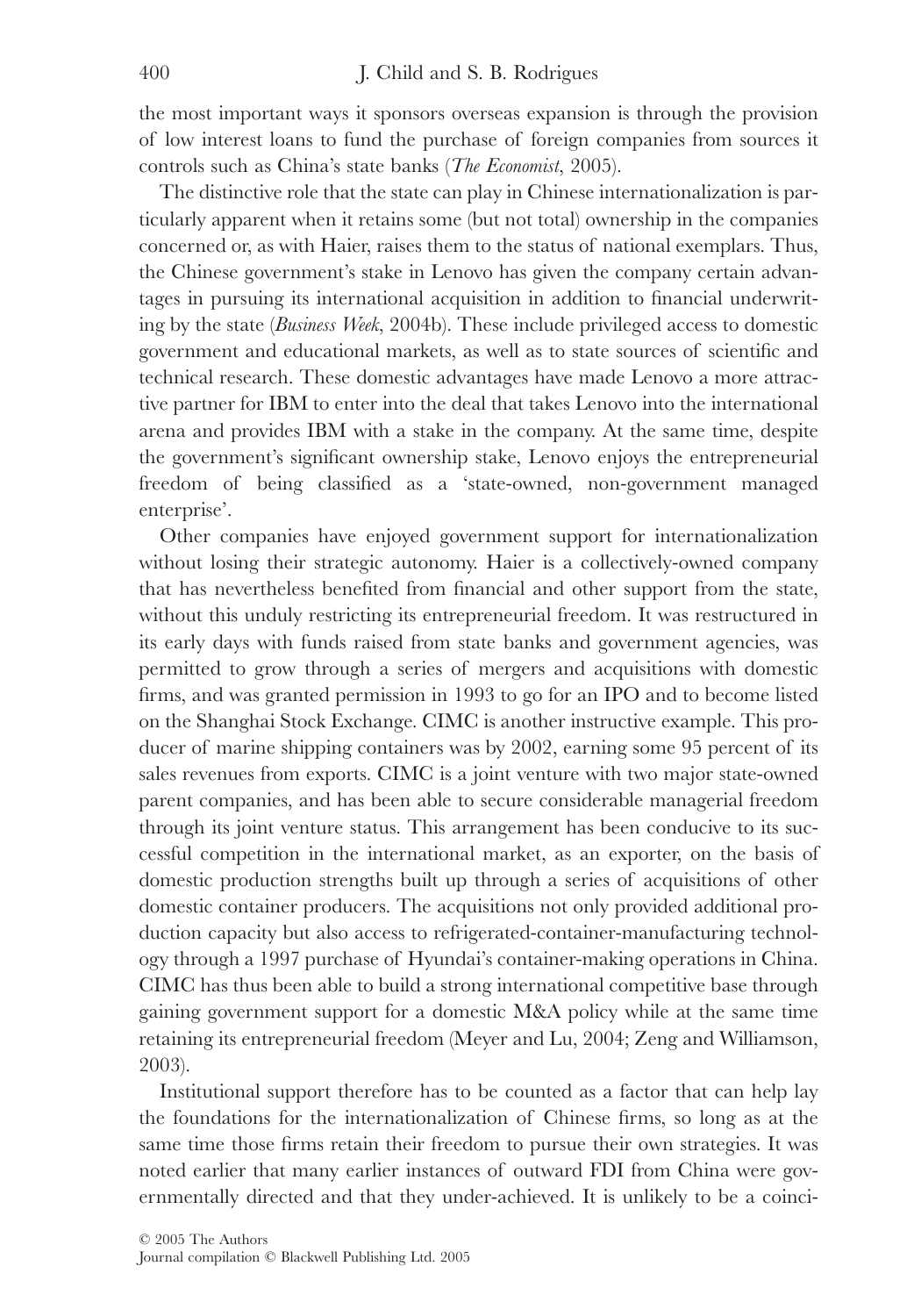dence that many of the currently successful internationalizing Chinese firms are either non-state-owned enterprises or enjoy arrangements that insulate them from bureaucratic interference. For example, Galanx and Holly are town and village enterprises, while Haier and Huawei are collective enterprises. Lenovo and TCL do have major government ownership stakes, but that ownership is now shared with other investors including multinationals such as IBM (Lenovo), and Toshiba and Sumitomo (TCL). This strengthens their managerial autonomy from bureaucratic intervention. CIMC also enjoys considerable managerial autonomy, as just noted. Zeng and Williamson (2003) call these 'hybrid' arrangements, which provide the firms concerned with competitive advantages because they permit them the support of institutional arms of the state without having to pay the penalty of governmental interference.

While the ownership status of these successfully internationalizing firms helps to distance them from bureaucratic intervention, their relative autonomy also owes something to the ability and prestige of their leaders. One of the important entrepreneurial competencies clearly displayed by the leaders of firms like Haier lies in their ability to negotiate a degree of strategic freedom from the bureaucracy while retaining its support. The relationship between institutional and entrepreneurial factors is thus reciprocal in that arrangements that lessen dependence on the state give greater scope for entrepreneurial initiative, while the exercise of that initiative is partly directed to increasing the autonomy of firms to raise capital abroad and in other ways further their internationalization policy. Although entrepreneurship *per se* has undoubtedly strengthened in China, encouraged by developments such as the official legitimization of private firms in 1999 (Garnaut and Song, 2004), the cases examined nevertheless suggest that Chinese entrepreneurs are more effective in the cause of promoting internationalization when they retain their connections with the state, as Zhang and Van Den Bulcke hypothesized (1996, p. 161). This adds a distinctly Chinese dimension to the notion of 'strategic entrepreneurship' which refers to a combination of the opportunity-seeking behavior of entrepreneurs with the advantage-seeking behavior of the strategist (Hitt, Ireland, Camp, and Sexton, 2001). For the entrepreneurs behind Chinese internationalization realize the opportunities that there are overseas, while at the same time appreciating the need to secure advantage from their good relations with government at home.

These beneficial arrangements qualify the assumption that one of the drivers behind internationalization by Chinese firms is to escape domestic institutional restrictions. The situation appears to be rather more nuanced than this assumption allows. Institutional constraints such as legal uncertainties, obstruction of domestic acquisitions, and regional protectionism through license restrictions do remain a problem, but it seems that successful firms have found ways to accommodate or circumvent them. On the other hand, the competitiveness in many of China's domestic markets is becoming ever more fierce and margins are being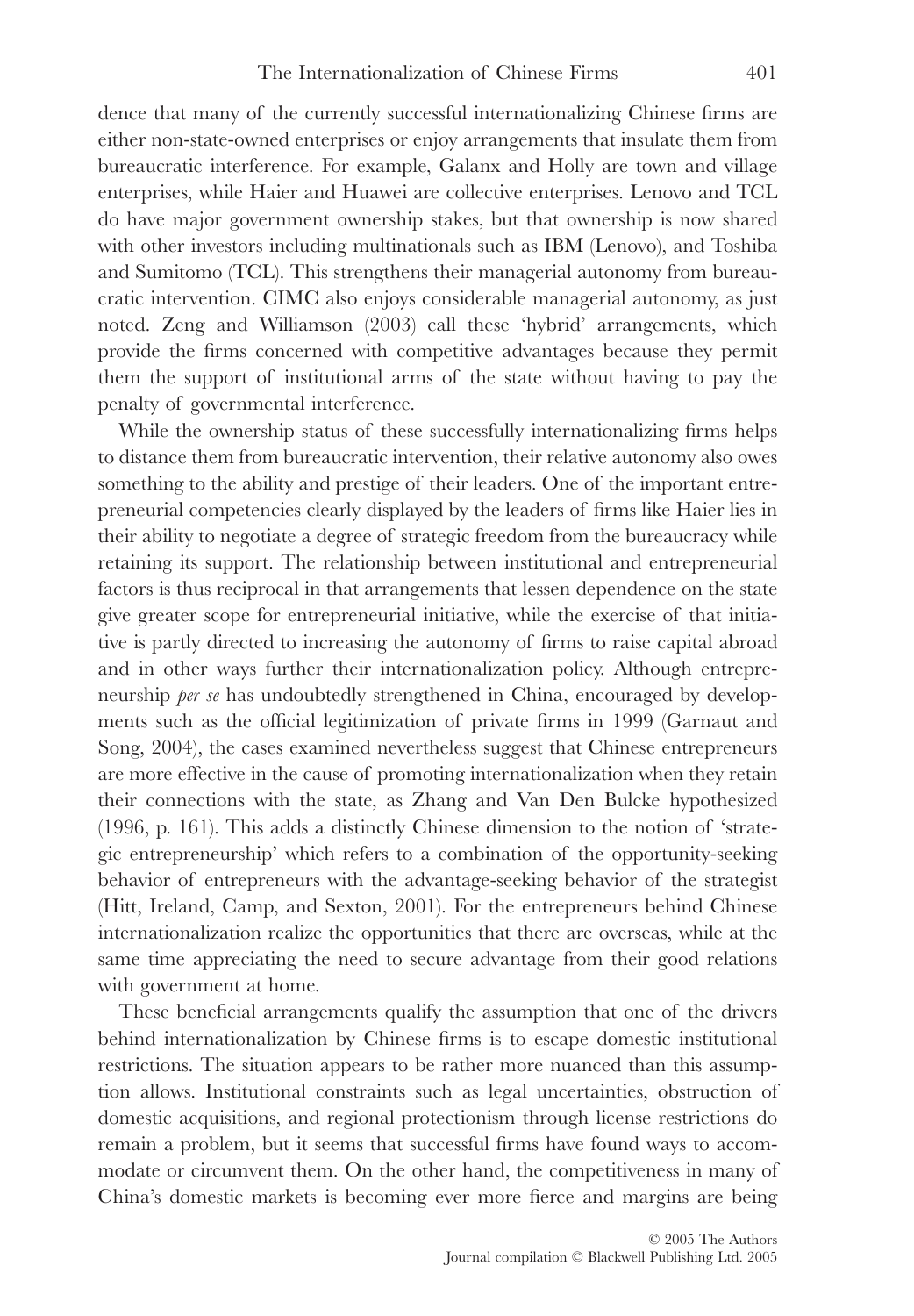reduced. It would therefore probably be correct to conclude that, in comparison with the undoubted pressures to internationalize in order to reduce dependence on competitive domestic markets, the 'push' factor of seeking to escape institutional and structural impediments is of less significance.

## **DISCUSSION: THE CASE FOR THEORETICAL EXTENSION**

It has been argued that China does not require theories that are specific to itself and that would differ substantially from mainstream, primarily Western theories (e.g., Peng, 2005). The cases discussed in this paper suggest that China presents an opportunity to extend, rather than replace, existing theorizing on the internationalization of firms including that applied to developing country multinationals. Four primary areas in which this opportunity arises concern the latecomer perspective and catch-up strategies, institutional analysis with reference to the role of government, the relation of entrepreneurs and institutions, and the liability of foreignness.

## **The Latecomer Perspective**

Those studying late-coming developing country multinationals have tended to be pessimistic about the chances of such firms eventually catching up with the global giants. Wells (1983, p. 157), for example, concluded that 'only a few [developing country] enterprises have the strengths that would enable them to extend the lives of their subsidiaries once the initial advantages have been copied'. Even in the case of relatively strong non-state-owned Chinese firms such as those discussed in this paper, Nolan (2001, p. 193) maintains that 'without continued state support they were most unlikely to be able to build on their considerable entrepreneurial achievements, and mount a serious challenge to the global giants in their respective sectors.'

In contrast to these views, the cases we have considered suggest that the determination of these Chinese firms to address their international competitive weaknesses, and the strategies they employ to do so, have been inadequately recognized in a literature that remains too wedded to the thesis that internationalization proceeds on the basis of *prior* competitive advantage. This thesis gives insufficient weight to the role of both 'inward' and 'outward' internationalization in addressing competitive disadvantages through learning and/or asset acquisition. Commentators like Nolan (2001) who doubt the ability of Chinese firms, even those favored with government sponsorship, to catch up with leading MNCs are in the light of the cases discussed here probably too pessimistic about the ability and determination of the Chinese to learn and acquire key assets and competencies. Rather, the internationalization process of Chinese firms lends support to the view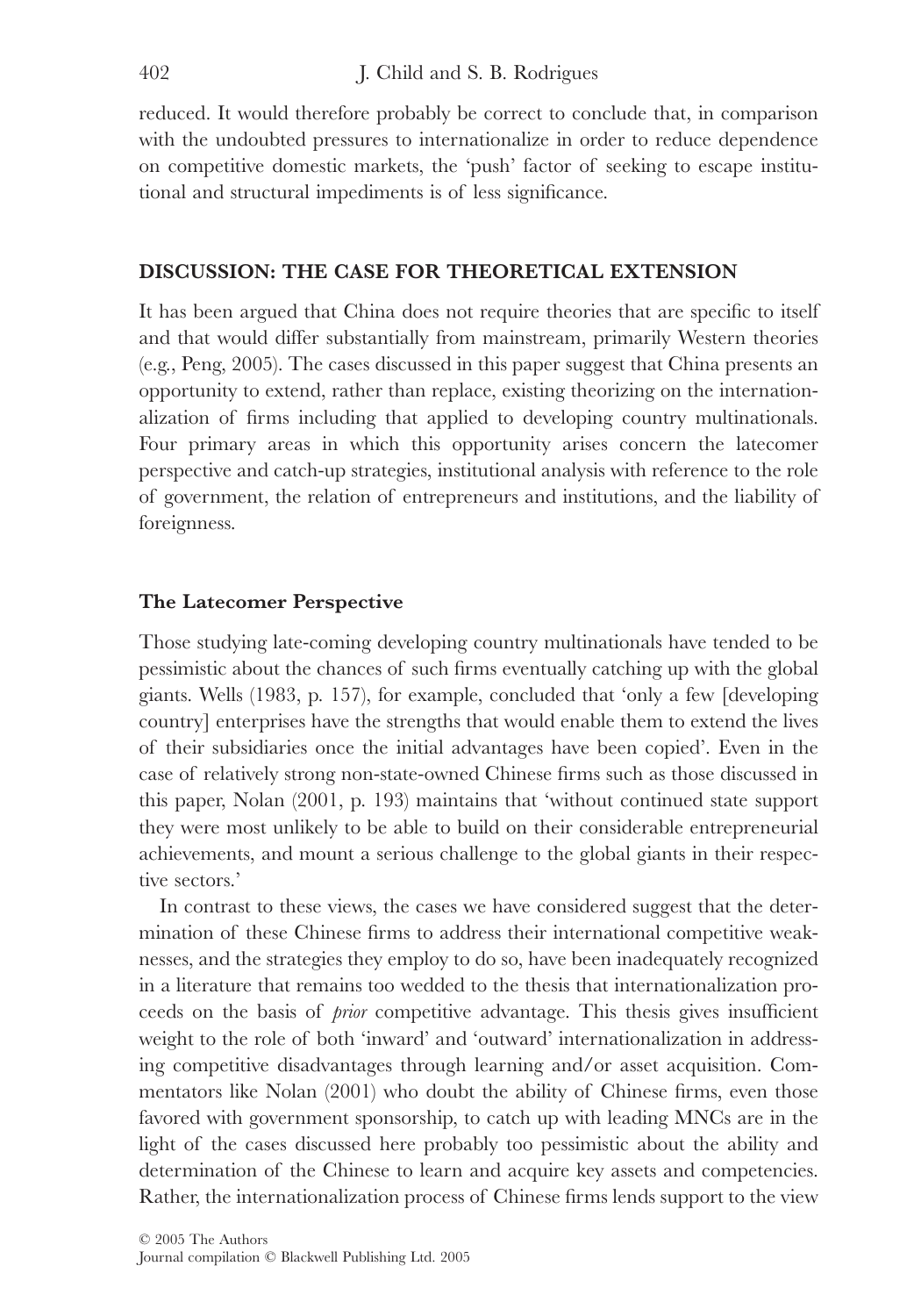that their capacity for organizational learning should not be underestimated and that is one of the most important of all competitive advantages (Moingeon and Edmonson, 1996).

The Chinese case conforms more closely to the latecomer perspective than to analyses derived from the exploitation of firm-specific advantages by already strong companies. While *exporting* from China *is* based primarily on the intrinsic advantage of low-cost labor, combined in some cases with modern production facilities that may have been developed with foreign inward investment (Marsh, 2005), moves toward a higher level of internationalization require the remedying of *dis*advantages through the seeking of new assets (Deng, 2004). Leaving aside outward investment aimed purely at securing raw materials, the most important assets being sought are intangible ones, such as brand reputation, technical knowledge and competence to manage a global corporation.

The question also arises as to the path toward internationalization adopted by late-coming firms. Zhang and Van Den Bulcke (1996) concluded that it was not possible to distinguish either a clear time sequence or distinct stages of internationalization among Mainland Chinese multinationals. This conclusion is not challenged by the cases we have considered. Although most outward FDI from China has gone to other Asian countries (*Asian Pacific Bulletin*, 2004), the internationalization paths followed by contemporary leading companies like Haier, Galanz, and Lenovo do not appear to attach priority to entering geographically proximate developing country markets. Rather, the attractions of large developed country markets may more than offset any problems of psychic distance, because these companies are pursuing long-term globally-oriented strategies. Indeed, Haier's CEO has explicitly stated his belief in the long-term payoff of targeting the hardest markets first, thus prioritizing learning how to compete globally. In addition to the appeal of their markets, developed country destinations also provide the source of the crucial technological and brand assets that are being sought to support a globalization strategy.

We maintain that the 'late-comer' to global business deserves to be granted greater theoretical attention, particularly with respect to the processes whereby firms in this category can develop international competitive strengths. This is not to deny the fundamental insight that firms have to possess competitive advantages, particularly ownership and internalization ones, in order to sustain a successful presence in international markets. It is, however, to argue that greater attention needs to be given to the ways in which initially disadvantaged firms from countries like China can acquire the necessary assets to offset these disadvantages through a close association with foreign MNCs or obtaining them abroad. In the case of major Chinese internationalizing firms undertaking FDI, they are using financial strength, often supported by governmental sponsorship and financial underwriting, to secure other advantages through purchase and associated opportunities to learn.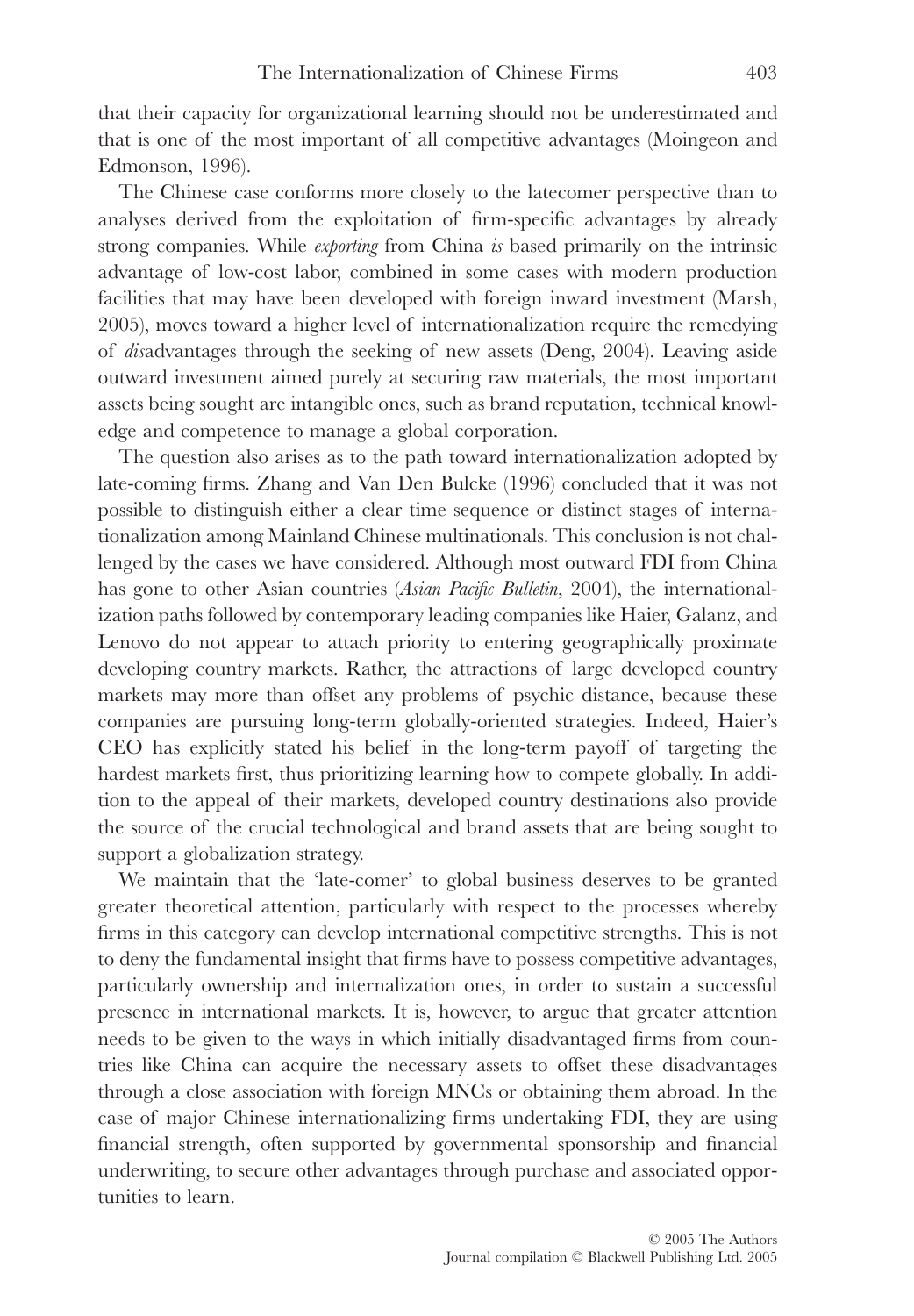## **Institutional Analysis and the Role of Government**

The process of internationalization by Chinese firms appears to be significantly impacted by institutional factors. Because the close 'relational framework' (Meyer and Scott, 1983) that Chinese firms enjoy with supporting governmental agencies is extremely confidential, its economic and psychological significance cannot be assessed precisely. However, Warner et al. (2004, p. 340) are likely to be correct in their speculation that 'the State's sponsorship and funding support are a key factor that may make possible the frequent acquisitions initiated by the PRC-based enterprises as a "normal" mode of entering and penetrating a host economy'. We have seen how companies that have entered the international market in a major way, such as CIMC, Haier, and Lenovo, have benefited significantly from government support at critical stages in their development.

The case of China strongly suggests that international business theory needs to take fuller account of the potential relevance of domestic institutional factors in developing and transitional countries. It is significant that many other developing countries are also characterized by a heavy institutional and political involvement in their business systems (Dunning and Narula, 1996). Insofar as the role of government and its agencies has been taken into account, this tends to be more with regard to the legislation and regulation of host country conditions for *inward* FDI than to the activity of governments as sponsors of internationalization and outward FDI. Those familiar with China rightly emphasize the support that its government is giving to the globalization of its leading firms. Given the level of involvement of the state in the industrial policies of other significant emerging economies such as India, South Korea, and Russia, there is a danger within analyses derived from western experience of understating the role that domestic governments can play in underwriting the process whereby their leading firms seek to achieve international competitiveness, not least when the foreign currency reserves for purchasing overseas assets are available.

Moreover, the continued process of economic reform in China, and in many other emerging economies, is witness to the ability of the state to evolve its stance toward the regulation of business. Whereas in the past Chinese governmental agencies have tended to control and limit outward FDI, more recently they have adopted the role of sponsor and fund-provider for firm internationalization. This shift toward institutional entrepreneurship calls into question the assumption widely made by institutional theorists themselves that institutional dependence means path dependence and a constraint upon the exercise of entrepreneurship by the firms concerned.

## **Entrepreneurs and Institutions**

A specific issue raised by consideration of Chinese internationalization concerns the extent to which the pattern of firm internationalization is *institutionally embed-*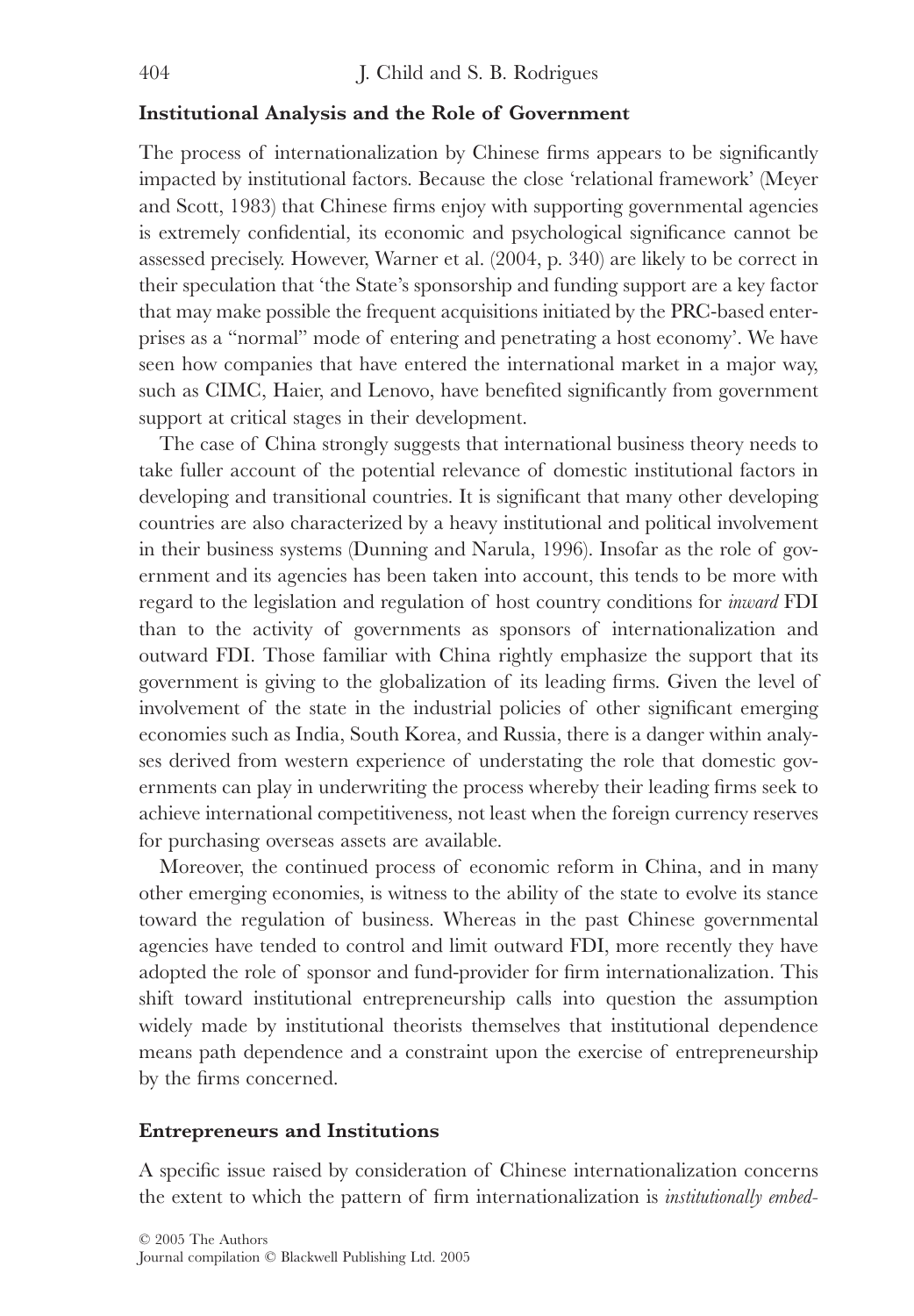*ded* rather than reflecting a *strategic choice* by the leaders of firms. Institutional theory tends to assume the former, in that it conceives of isomorphism in structures and behaviors between institutions and firms as resulting from the embeddedness of business in the social and economic relations of a society, including the constraints that governmental and other agencies impose on business actions (Granovetter, 1985; Scott, 1995). This implies that although the motivation to internationalize among Chinese firms can be explained in terms of the same strategic factors that apply to western firms, namely the need to compete by exploiting or seeking assets, the decisions that they make about the pattern of internationalization will be informed by established mind-sets and existing practice, reinforced by institutional norms. Evidence on the internationalization of Chinese firms up to approximately the mid-1990s does point to a heavy embeddedness stemming from pre-transition conditions in that strong administrative guidance continued to be imposed, lowrisk investments were preferred, and little strategic analysis was evident (Cai, 1999). Since the beginning of the present century, the government's role seems to have evolved into a much more strategic one, giving encouragement and support for key firms to globalize within the rationales of their own needs and policies.

The Chinese entrepreneurs who have successfully steered their companies into internationalization appear to have found ways of accommodating to the institutional embeddedness that remains in China. They have not so much 'escaped' domestic institutional restrictions as to have found ways of co-opting political support that has given them the freedom to pursue internationalization strategies of their own choosing. Nolan (2001) offers some comparable examples of entrepreneurial negotiation from his case studies of the domestic strategies of leading Chinese firms. It is likely that the interaction between the institutional legacies of developing economies and the dynamic capabilities of their corporate entrepreneurs will be crucial for understanding the internationalization strategies that the latter pursue. While entrepreneurship and related strategic capabilities are fully recognized in existing theorizing on internationalization (e.g., McDougall and Oviatt, 2000), Chinese examples call for an extension of conventional theory so as to take closer account of the scope of business leaders to negotiate strategic choice within their domestic institutional context. International business theory should be encouraged to address this phenomenon, perhaps borrowing concepts to describe it such as the notion, mentioned earlier, of a 'relational framework' between firms and institutions. A degree of networking between firms and the external bodies which can materially affect the process of their internationalization is undoubtedly present in all societies, but its prominence in China serves to draw particular attention to it.

A co-evolutionary perspective would provide an appropriate analytical framework for such an extension because in eschewing institutionally-imposed path dependency it allows for entrepreneurial initiative in the negotiation of evolving policies that change both contexts and firms themselves (Lewin et al., 1999).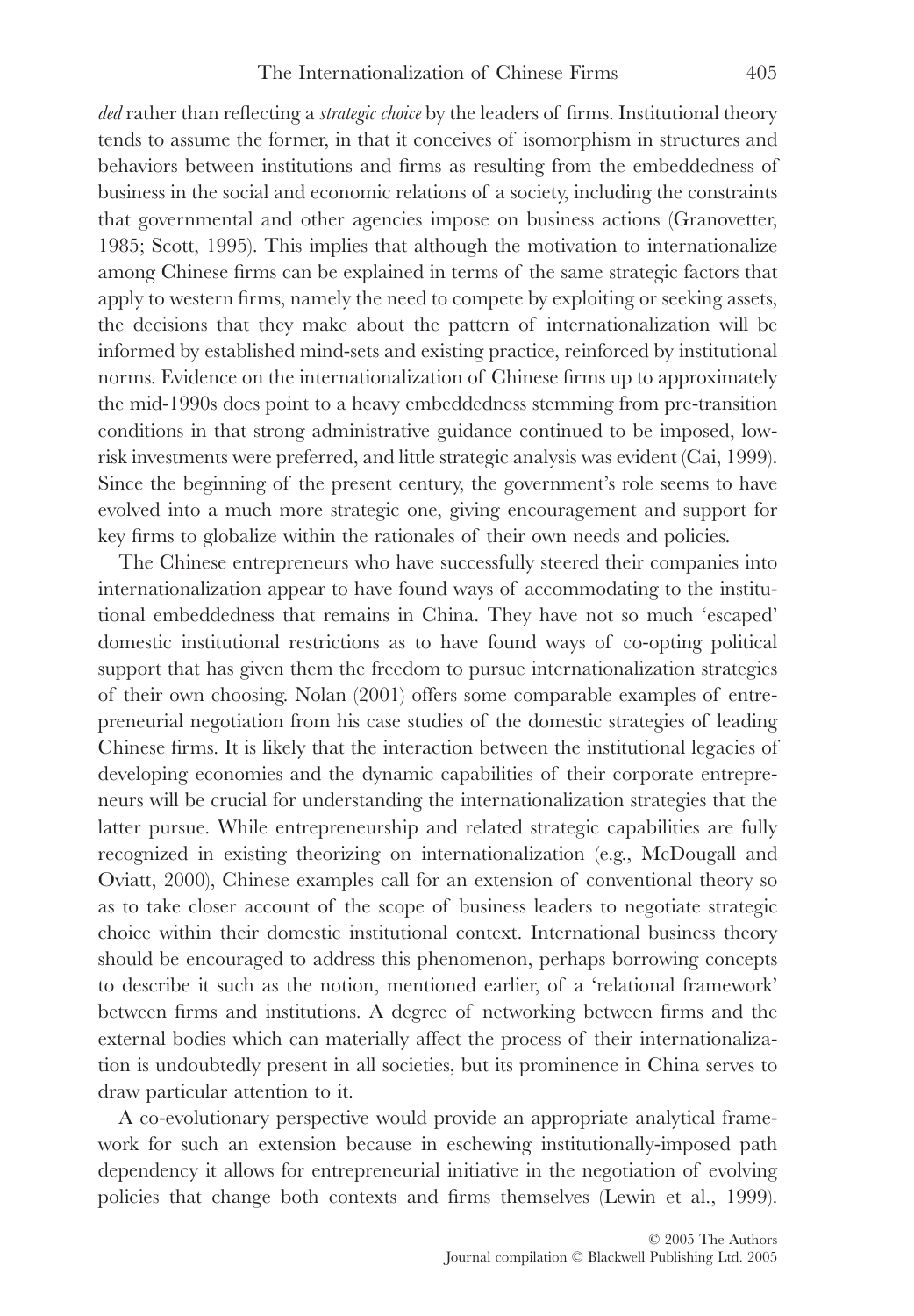Indeed, co-evolutionary analysis is now starting to be applied to highly institutionalized environments comparable in many respects to that of China (e.g., Rodrigues and Child, 2003).

## **Liability of Foreignness**

Finally, our analysis of internationalization by Chinese firms has raised the issue of whether they face a liability of foreignness due to the distinctive social environment from which they come. One aspect of this environment has just been considered in the form of institutional dependence. Although there may be some truth in the argument that Chinese firms are motivated to internationalize to escape from the restrictions of that dependence, one has also to ask whether they are handicapped when entering new territories where the support of government and social connections that they are used to is not available.

It has been argued that the Chinese have a cultural preference for transacting in less codified regimes typified by fiefs and clan networks rather than by the codified formality and impersonality of bureaucracies or markets (Boisot and Child, 1996). A similar preference may also characterize other societies that continue to rely heavily upon traditional foundations of trust, based on 'who you know', rather than on legal and other formalized supports. Previous research on developing country MNCs indicates a preference for expanding to foreign territories where it is possible to access ethnically-based social networks, and this appears to be very characteristic of overseas Chinese firms. In earlier phases of internationalization from the Chinese Mainland, firms evidenced a preference to go to countries where Chinese social networks are present (Cai, 1999; Deng, 2004). This seems to have been less evident among the larger recent internationalizing firms, though the extent to which they tap overseas Chinese communities in developed countries such as the USA needs to be clarified. While not denying the potential strategic value of ethnic networks, some of the foreign investment projects being undertaken by the firms we have discussed relied on advice and expert backing from non-Chinese sources, Haier, Lenova, and SAIC being cases in point. Thus while embedded Chinese culture could be a factor limiting the willingness of firms to internationalize to countries where they cannot plug into ethnic and other familiar social networks, the aspiring global players considered in this paper appear to be finding ways of overcoming any such limitations.

Whatever the case may be, the internationalization of Chinese firms presents new questions regarding the ways they endeavor to overcome their socially derived liabilities of foreignness. Do they adapt successfully to different modes of managing and transacting that are suited to the environments into which they expand? Do they successfully access new overseas networks? Do they retain their administrative heritage relying on the support of modern communications technologies such as video conferencing to sustain personalized networks? Do they blend the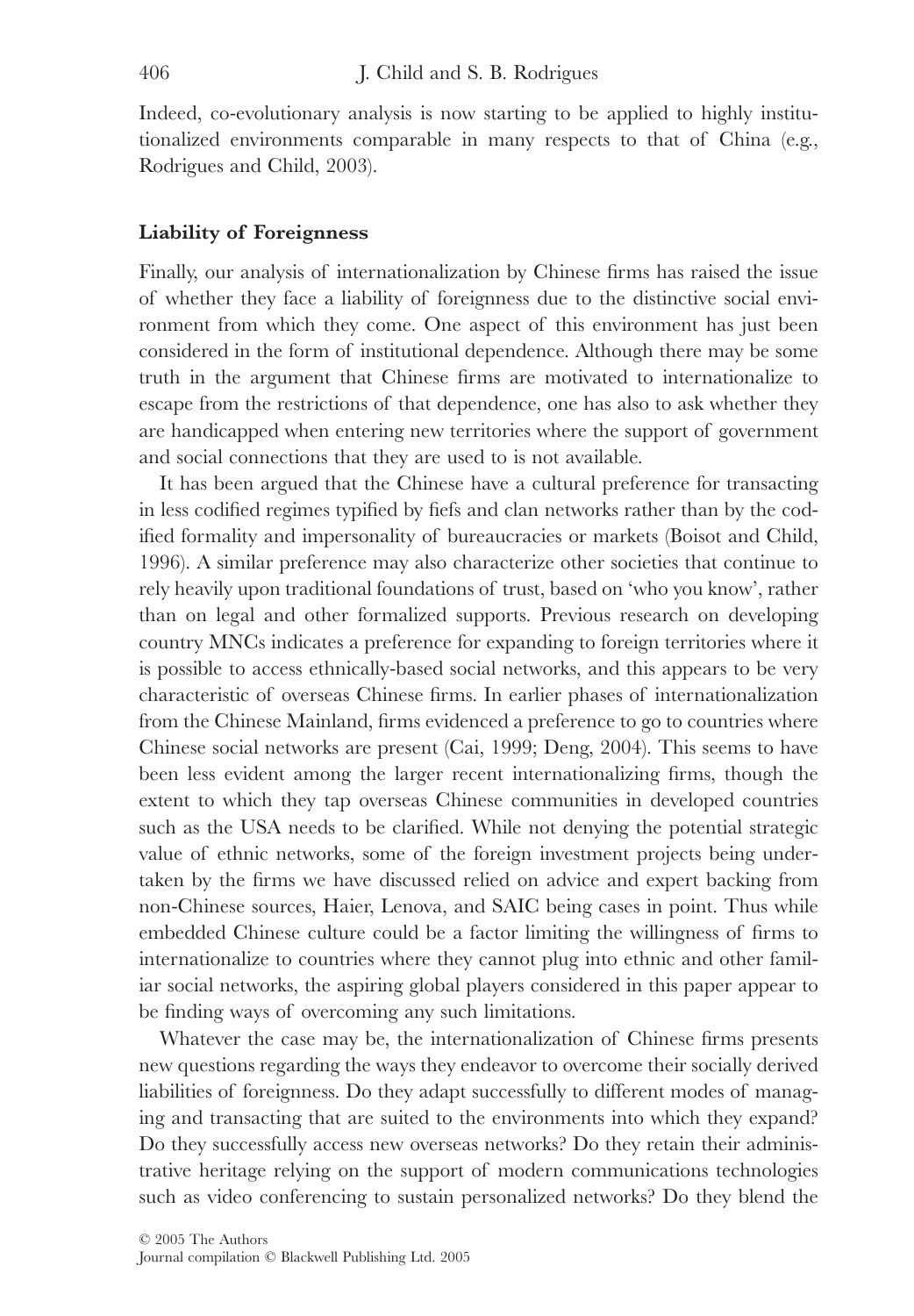strengths of their customary approaches with those of their new localities? The apparent preference of Chinese firms when investing abroad to pursue this through acquisitions and organic growth rather than through joint ventures with non-Chinese MNCs suggests that they may prefer to retain their distinctive administrative heritage.

## **CONCLUSION**

We have argued that the internationalization of Chinese firms has a number of features that require more consideration in current theory. These concern the latecomer perspective and catch-up strategies, the institutional role of government, the relation of entrepreneurs and institutions, and the liability of foreignness. In addition to stimulating possible theoretical extensions, the subject may also turn out to have wider significance for policy as well. The authors are aware, for instance, that some aspiring global players among Brazilian companies are watching with interest how Chinese firms succeed in establishing a competitive position within international markets, including the overcoming of a liability of foreignness. We have also noted that the significance for internationalization of the relationship between government and business entrepreneurs, while particularly pronounced in China, also characterizes many other developing and transition countries. The internationalizing of Chinese firms is therefore of emerging interest not only for its potential to extend current theorizing but also for the policy lessons it may offer to other developing countries.

## **NOTES**

- [1] The authors wish to thank Yadong Luo, MOR Senior Editor, and reviewers for their insightful and positive comments on an earlier version of this paper.
- [2] Throughout this paper, the term 'China' refers to Mainland China and excludes Hong Kong, Macau, and Taiwan.

### **REFERENCES**

- *Asia Pacific Bulletin* (2004). 'Is China becoming a global investor?' September 10, [www.asiapaci](http://www.asiapaci) ficbusiness.ca.
- Barney, J. B. (1991). 'Firm resources and sustained competitive advantage'. *Journal of Management*, **17**, 99–120.
- Boisot, M. (2004). *Notes on the internationalization of Chinese firms*. Unpublished paper, Open University of Catalonia, Barcelona, Spain.
- Boisot, M. and Child, J. (1996). 'From fiefs to clans and network capitalism: Explaining China's emerging economic order'. *Administrative Science Quarterly*, **41**, 600–28.
- Brown, R. A. (Ed.) (1995). *Chinese Business Enterprise in Asia*. London: Routledge.
- Buckley, P. J. and Casson, M. C. (1976). *The Future of the Multinational Enterprise*. London: Macmillan.
- Buckley, P. J. and Ghauri, P. N. (Eds.) (1999). *The Internationalization of the Firm.* London: Thomson Business Press.
- Buckley, P. J. and Mirza, H. (1988). 'The strategy of Pacific Asian multinationals'. *Pacific Review*, **1**, 50–62.
- *Business Week* (2002). 'High tech in China: Is it a threat to Silicon Valley?' October 28, 44–56.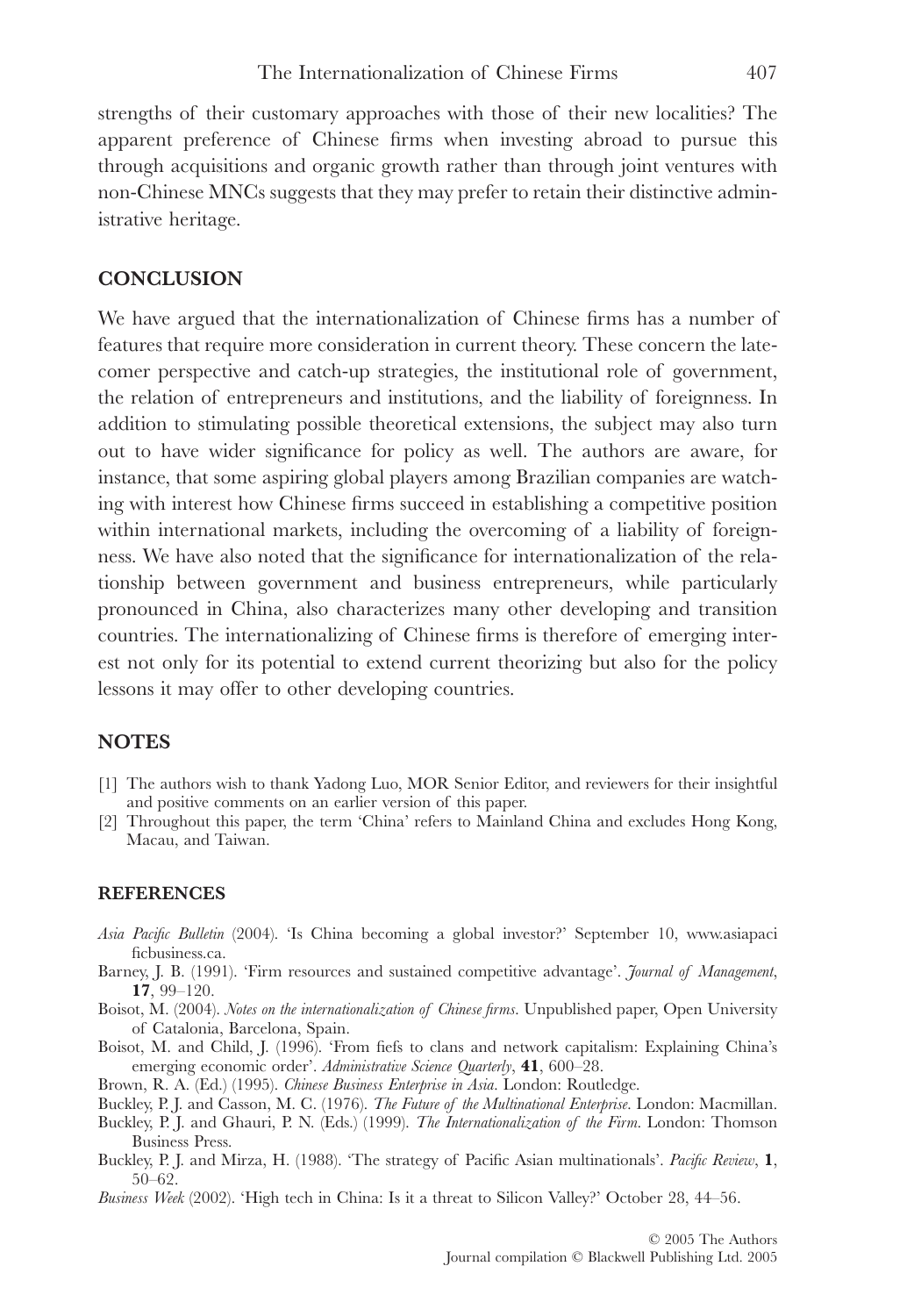*Business Week* (2003). 'Jumping the hurdles at Huawei'. December 22, 22–3.

- *Business Week* (2004a). 'China goes shopping'. December 20, 30–32.
- *Business Week* (2004b). 'Big Blue's bold step into China'. December 20, 33–4.
- *Business Week* (2004c). 'China's power brands'. November 8, 44–50.
- Cai, K. G. (1999). 'Outward foreign direct investment: A novel dimension of China's integration into the regional and global economy'. *China Quarterly*, **160**, 856–80.
- Caves, R. E. (1971). 'International corporations: The industrial economics of foreign investment'. *Economica*, **38**, 1–17.
- Chen, M. (2004). *Asian Management Systems*. London: Thomson, 2nd edition.
- Chen, X-P. and Chen, C. C. (2004). 'On the intricacies of the Chinese *guanxi*: A process model of *guanxi* development'. *Asia Pacific Journal of Management*, **21**, 305–24.
- Child, J., Faulkner, D. and Pitkethly, R. (2001). *The Management of International Acquisitions.* Oxford: Oxford University Press.
- Child, J., Ng, S-H. and Wong, C. (2002). 'Psychic distance and internationalization: A critical examination'. *International Studies of Management and Organization*, **32**, 36–56.
- Child, J. and Tse, D. K. (2001). 'China's transition and its implications for international business'. *Journal of International Business Studies*, **32**, 5–21.
- Child, J. and Yan, Y. (2001). 'National and transnational effects in international business: Indications from Sino-foreign joint ventures'. *Management International Review*, **41**, 53–75.
- Chung, O. (2004). 'Outward FDI tops US\$33bn'. *The Standard*, October 7, [www.thestandard.com.hk.](http://www.thestandard.com.hk)
- Deng, P. (2004). 'Outward investment by Chinese MNCs: Motivations and implications'. *Business Horizons*, **47**, 8–16.
- Dore, R. (1973). *British Factory Japanese Factory*. London: Allen & Unwin.
- Dunning, J. H. (1981). *International Production and the Multinational Enterprise.* London: Allen & Unwin.
- Dunning, J. H. (2001). 'The eclectic (OLI) paradigm on international production: Past, present and future'. *International Journal of the Economics of Business*, **8**, 173–90.
- Dunning, J. H. and Narula, R. (Eds.) (1996). *Foreign Direct Investment and Governments: Catalysts for Economic Restructuring*. London: Routledge.
- Fang, P. (2002). *The Refrigerator Industry in China and Strategies for Chinese Companies*. Unpublished MBA dissertation, University of Birmingham.
- *Financial Times* (2004a). 'Chinese carmaker negotiates for stake in MG Rover'. November 22, 2.
- *Financial Times* (2004b). 'Lenovo buys IBM's PC unit for \$1.75bn'. December 9, 21.
- *Financial Times* (2004c). 'IBM brand loyalty holds key for Lenovo'. December 9, 26.
- *Finfacts* (2005). 'China's exports surge by 32.7% in first half of 2005'. [www.finfacts.com,](http://www.finfacts.com) July 13.
- Garnaut, R. and Song, L. (Eds.) (2004). *China's Third Economic Transformation: The Rise of the Private Economy*. London: Routledge Curzon.
- Granovetter, M. (1985). 'Economic action and social structure: The problem of embeddedness'. *American Journal of Sociology*, **91**, 481–510.
- Gulati, R., Nohria, N. and Zaheer, A. (2000). 'Strategic networks'. *Strategic Management Journal*, Special Issue, **21**, 203–15.
- Guthrie, D. (2005). 'Organizational learning and productivity: State structure and foreign investment in the rise of the Chinese corporation'. *Management and Organization Review*, **1**, 165–95.
- Hennert, J-F. (2001). 'Theories of the multinational enterprise'. In Rugman, A. M. and Brewer, T. L. (Eds.), *The Oxford Handbook of International Business* (pp. 127–49)*.* Oxford: Oxford University Press.
- Hitt, M. A., Ahlstrom, D., Dacin, M. T., Levitas, E. L. and Svobodina, L. (2004). 'The institutional effects on strategic alliance partner selection in transition economies: China vs. Russia'. *Organization Science*, **15**, 173–85.
- Hitt, M. A., Ireland, R. D., Camp, S. M. and Sexton, D. L. (2001). 'Strategic entrepreneurship: Entrepreneurial strategies for wealth creation'. *Strategic Management Journal*, Special Issue, **22**, 479–91.
- Huang, Y. (2003). *Selling China: Foreign Direct Investment during the Reform Era.* Cambridge: Cambridge University Press.
- Inkpen, A. C. (1995). *The Management of International Joint Ventures: An Organizational Learning Perspective*. London: Routledge.
- Johanson, J. and Vahlne, J. E. (1977). 'The internationalization process of the firm. A model of knowledge development and increasing foreign market commitments'. *Journal of International Business Studies*, **8**, 22–32.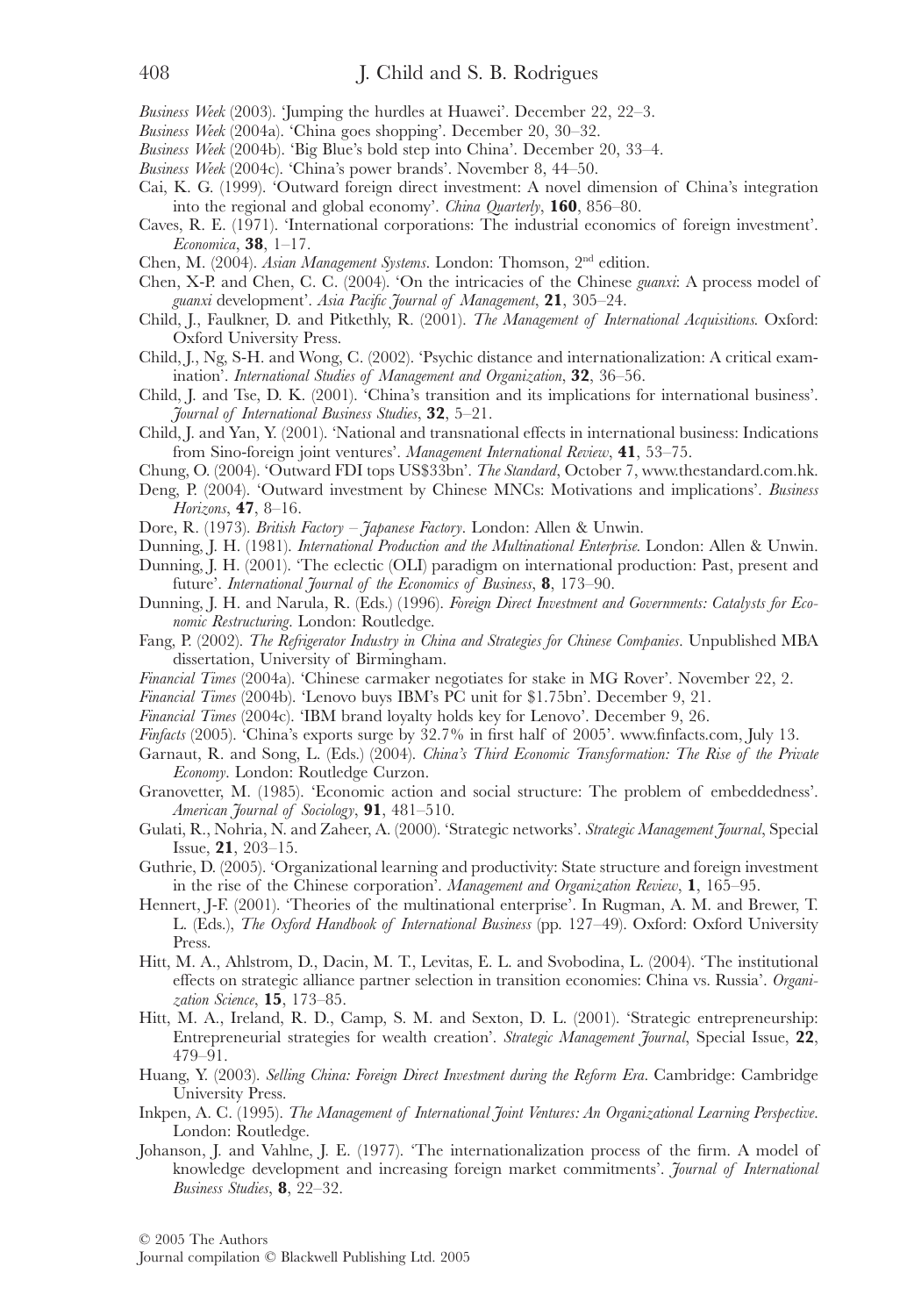- Johanson, J. and Wiedersheim-Paul, F. (1975). 'The internationalization of the firm. Four Swedish cases'. *Journal of Management Studies*, **12**, 305–22.
- Kiran, V. B. (2004). *Haier: Developing a Global Brand.* Case #304-264-1, Hyderabad: ICFAI Business School, Case Development Centre.
- Kumar, K. and Mcleod, M. G. (Eds.) (1981). *Multinationals from Developing Countries*. Lexington, MA: Lexington Books.
- Lall, S. (1984). *The New Multinationals*. New York: Wiley.
- Lecraw, D. J. (1977). 'Direct investment by firms from less developed countries'. *Oxford Economic Papers*, **29**, 442–57.
- Lecraw, D. J. (1993). 'Outward direct investment by Indonesian firms: Motivation and effects'. *Journal of International Business Studies*, **24**, 589–600.
- Lewin, A. Y., Long, C. P. and Carroll, T. N. (1999). 'The coevolution of new organizational forms'. *Organization Science*, **10**, 535–50.
- Marsh, P. (2005). 'Rise in plant automation improves China's competitive advantage'. *Financial Times*, June 3, 12.
- Matthews, J. A. (2002). 'Competitive advantages of the latecomer firm: A resource-based account of industrial catch-up strategies'. *Asia Pacific Journal of Management*, **19**, 467–88.
- McDougall, P. P. and Oviatt, B. M. (2000). 'International entrepreneurship: The intersection of two research paths'. *Academy of Management Journal*, **43**, 902–6.
- McGregor, R. and Guerrera, F. (2004). 'Chinese companies acquire a taste for western targets'. *Financial Times*, October 19, 20.
- McGregor, R. (2005). 'Spending spree leaves Beijing nerves frayed'. *Financial Times*, March 8, 12.
- Meyer, J. W. and Scott, W. R. (Eds.) (1983). *Organizational Environments: Ritual and Rationality*. Thousand Oaks, CA: Sage.
- Meyer, M. W. and Lu, X. (2004). 'Managing indefinite boundaries: The strategy and structure of a Chinese business firm'. *Management and Organization Review*, **1**, 57–86.
- Ministry of Commerce (2005). *China Outbound Investments Statistics Report for 2004.* Beijing: Ministry of Commerce and State Statistical Bureau.
- Moingeon, B. and Edmonson, A, (Eds.) (1996). *Organizational Learning and Competitive Advantage*. Thousand Oaks, CA: Sage.
- Nolan, P. (2001). *China and the Global Economy*. Basingstoke, UK: Palgrave.
- Peerenboom, R. (2001). 'Globalization, path dependency and the limits of law: Administrative law reform and the rule of law in the People's Republic of China'. *Berkeley Journal of International Law*, **19**, 161–264.
- Peng, M. W. (2000). *Business Strategies in Transition Economies*. Thousand Oaks, CA: Sage.
- Peng, M. W. (2005). 'Perspectives from China strategy to global strategy'. *Asia Pacific Journal of Management*, **22**, 123–41.
- Quan, Y. (2001). 'Access to the WTO and internationalization strategy of Chinese companies'. *Enterprise Studies*, **8**, 12–24.
- Rodrigues, S. B. and Child, J. (2003). 'Co-evolution and transformation in times of deconstruction: A dynamic multi-level process'. *Journal of Management Studies*, **40**, 2137–62.
- Safarian, A. E. (2003). 'Internalization and the MNE: A note on the spread of ideas'. *Journal of International Business Studies*, **34**, 116–24.
- Scott, W. R. (1995). *Institutions and Organizations.* Thousand Oaks, CA: Sage.
- Simonin, B. L. (2004). 'An empirical investigation of the process of knowledge transfer in international strategic alliances'. *Journal of International Business Studies*, **35**, 407–27.
- *The Economist* (2004). 'Chinese business: Champ or chump?' December 11<sup>th</sup>, 68–9.
- *The Economist* (2005). 'The dragon tucks in'. July 2, 70–2.
- *The Guardian* (2004). 'Notebook: Rover is more than a Chinese whisper from a deal'. November 23, 17.
- Ting, W. (1985). *Business and Technological Dynamics in Newly Industrializing Asia*. Westport, CN: Quorum Books.
- Toyne, B. and Nigh, D. (1998). 'A more expansive view of international business'. *Journal of International Business Studies*, **29**, 863–76.
- Tseng, C-S. (1994). 'The process of internationalization of PRC multinationals'. In Schù1tte, H. (Ed.). *The Global Competitiveness of the Asian Firm*. Basingstoke, UK: Macmillan.
- UNCTAD (United Nations Conference on Trade and Development) (2004). *World Investment Report 2004*. New York: United Nations.